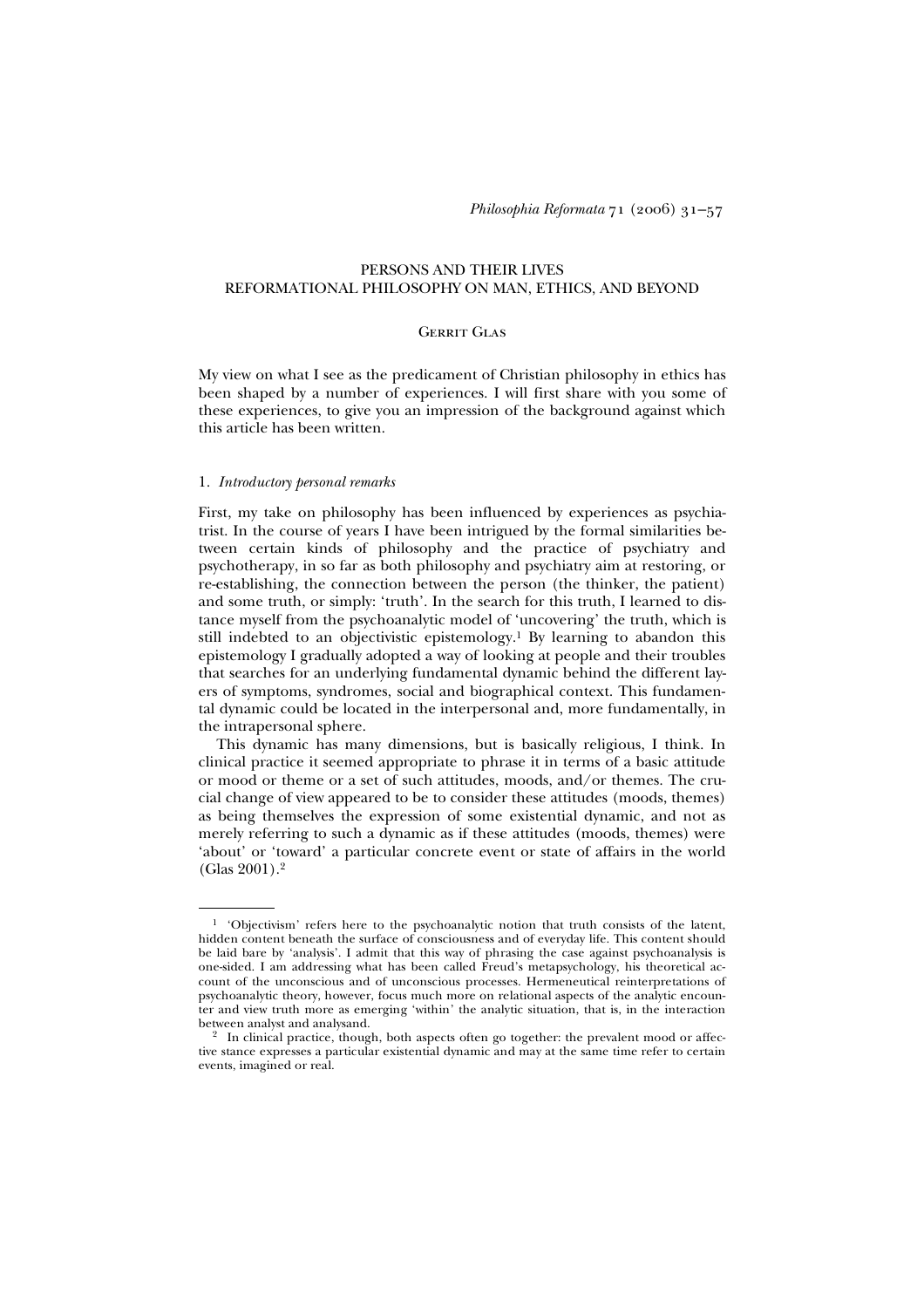An example: anxiety related to loss of important others may refer to a fear of being abandoned by a certain person; however, taken as an existential attitude, anxiety related to loss of others is itself already the manifestation of such loss. It expresses, by its very existence, the unconnectedness and isolation of the person in question.<sup>3</sup> The unconnectedness of people with respect to this form of anxiety pervades their entire existence. They cannot connect to other people, they cannot commit themselves to a certain purpose of life, and they even seem to be unable to take their own existence serious.

It seemed to me, moreover, that these types of dynamic not only operate in patients, but in each of us, differently of course, but yet recognizable. Each of us has a life which centres on certain core 'themes', representing fundamental attitudes or sets of attitudes and concomitant moods. We all have our anxieties and doubts, our hopes and longings, our unrest and moments of happiness.

Reformational philosophy has been extremely helpful in making sense of this dynamic in a philosophical way. It has always struck me, to what extent 'reestablishment of contact' was at the very heart of Dooyeweerd's endeavour, and how intrinsically this endeavour was connected with the uncovering of the religious dynamic in the perennial philosophical debate. More specifically, this dynamic has been laid bare in his theory of the process of opening-up of law spheres and of intermodal subject-object relationships. This theory has been extremely helpful to gain a sense of the interwovenness of structural unfolding and religious dynamism.4

The convergence between psychiatry and philosophy at such a crucial point has shaped my view of what I see as the predicament of Christian philosophy, also when it comes to ethics and morality in our time, namely: to restore contact with what people value; to help them reconnect to the fundamental dynamic of their existence, by showing possible ways to open-up the closed and futile circles that encompass their lives — locking them in their private worlds.

Second. This article has been written against the background of developments in the professional practices, especially medical practice (similar issues have been raised in business ethics and discussions on ethics and globalization). I will be brief, here, the issue is well-known, that is, a rising concern about the 'humanness' of practices in the grip of the so-called technological and economical imperative. New technical devices, increasing specialization, and protocollization of diagnostic and treatment procedures have contributed to the

<sup>&</sup>lt;sup>3</sup> Of course, one could say that these basic attitudes (moods, themes) do not completely lack an 'object'; their object is not 'nothing' or 'nothingness'. The 'object is rather existence itself, as a 'whole', in a more or less encompassing sense.

Other thinkers have also been instrumental in re-interpreting philosophy as a way of restoring contact. I am thinking of Søren Kierkegaard, Martin Heidegger, Emmanuel Levinas, Paul Ricoeur, Charles Taylor and Alasdair MacIntyre – Søren Kierkegaard (1844, 1845, 1848) with his analysis of human freedom as entangled in itself and liberated by the 'jump' into faith; Heidegger (1927) with his analysis of anxiety as openness for the possibility of one's (own) impossibility; Levinas (1974) with his notion of the Other as a disquieting openness or wound in my existence, Ricoeur (1990) with his four-fold analysis of the self as a relatedness to oneself opened-up by the presence of the other, Taylor (1989) with his notion of disengaged reason and of the intrinsic relation of persons to (their) 'goods', MacIntyre (1981) with his concept of 'goods' internal to practices.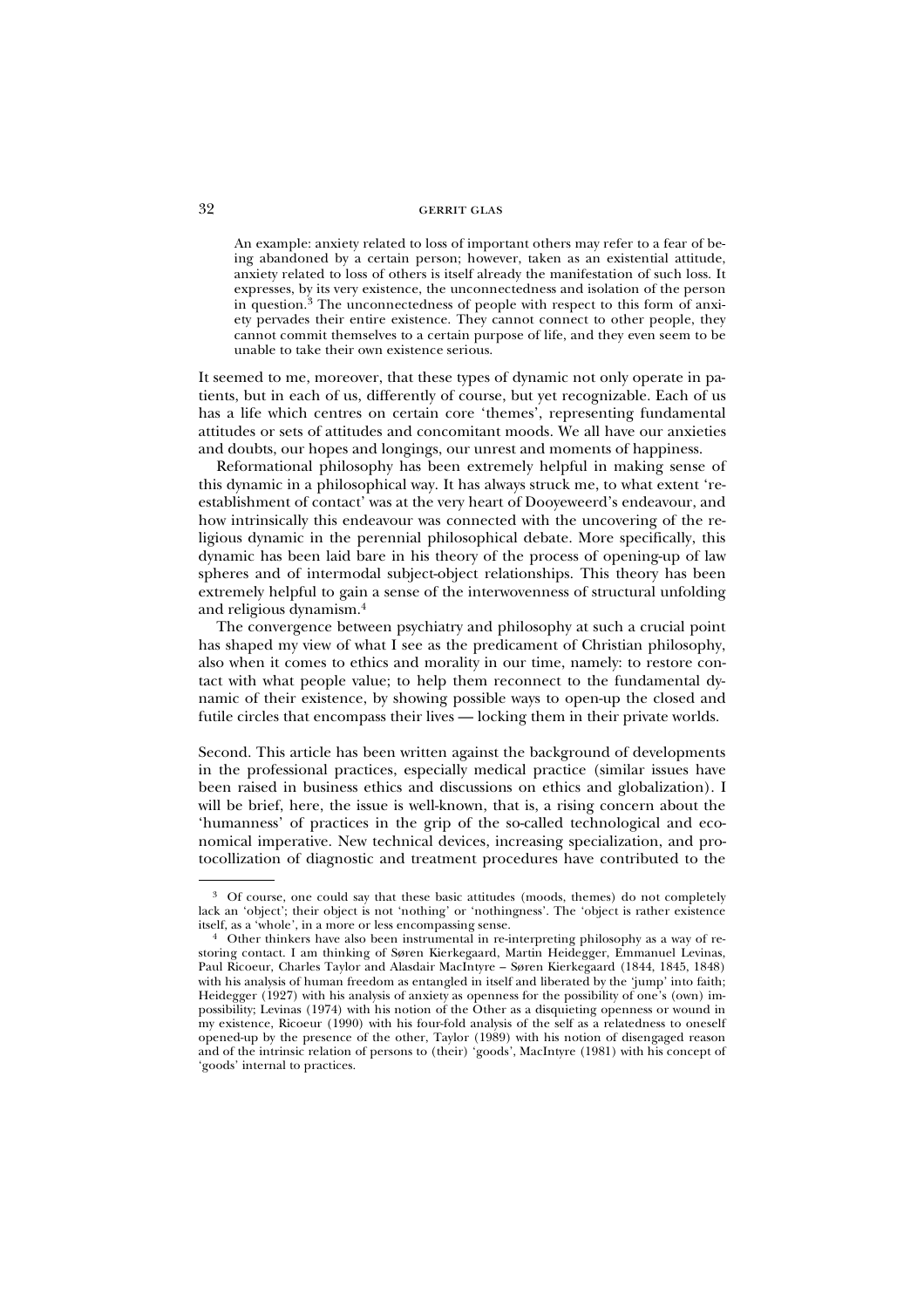image of the professional as technician and administrator. Medical practice is increasingly dominated by external criteria like efficiency and (economic) profitability.

The attitude of the general public with respect to this development appears to be ambiguous. People, on the one hand, ask for diagnosis and treatment at the highest technical level; however, on the other hand, they also ask for tailormade advice, individualized treatment and personal concern on the side of medical personnel. The question then is how to combine professionalism at the highest technical level with humanness and wisdom.

Another, related issue is how high moral standards of doctors and nurses at a micro level (the individual patient and his or her family) should be weighed against moral standards at a macro level, especially the principles and values that govern the distribution of goods among the members of the society. Beneficence (micro level) and justice (macro level) are often competing values, especially when financial means are scarce. High tech does not solve this tension. On the contrary, it heightens it.

A third issue concerns the increasing importance of images and expectations with respect to medicine. One of the paradoxes of modern medicine, at least in the Western world, is that we feel increasingly unhealthy, whereas health statistics show an improvement of health and increased life expectations. Images and expectations highly contribute to the exaggeration of the role medicine can play in the provision of happiness and fulfilment.

In response to these demands Reformational philosophers have recognized the need for a new type of moral analysis. This type of analysis tries to avoid the pitfalls of both a deductive type of moral reasoning common in certain protestant theological circles and the pragmatist utilitarianism of much contemporary medical ethics by beginning with a structural analysis of the nature of the doctor — patient relationship.5 What would merit investigation before anything else is whether morality is in some way intrinsic to the medical situation, the doctor — patient relationship. Other approaches, by emphasizing the instrumental role of medicine, treat medical practice as if it is neutral in itself and as if values and principles are to be added from without (by the patient, the doctor, or society) (see for similar interpretations: Taylor 1989; McIntyre 1981). In response to this naturalist and instrumentalist approach Henk Jochemsen, Jan Hoogland, and others, including myself, developed a model in which the doctor (nurse) - patient relationship is analyzed in terms of constitutive and regulative norms and principles; with the constitutive side further analysed in terms of qualifying and conditioning norms, rules, and functions.6 This

<sup>5</sup> The traditional protestant theological approach, we had in mind, tried to derive moral guidelines for specific practical situations from general biblical principles and moral demands. This approach seemed to lack sensitivity for the specific nature of, for instance, the medical situation. The pragmatism of common medical ethics concerned for instance the well-known principalism of Beauchamp and Childress (1989, 2001) who in their approach tried to combine the duty (rule) oriented view of the one and the utilitarian stance of the other author. This example is not meant to detract from the important role this book has played to put ethics on the medical agenda.

 $6$  Jochemsen and Glas (1997), chapter 3.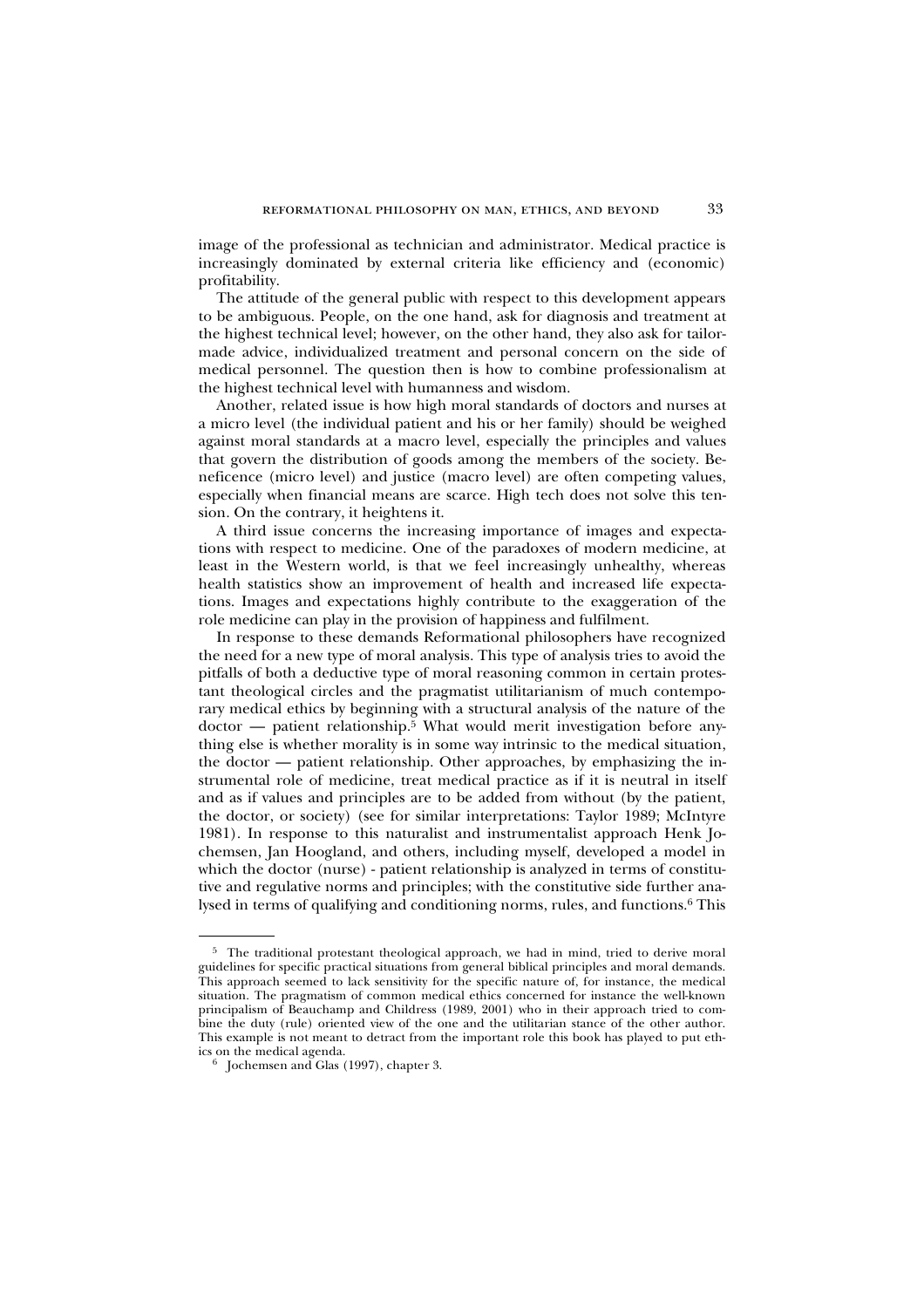analysis is a torso, I admit, and still needs further development in order to grant a more detailed and balanced view of the institutional and the consumer side of medical practice, the nature of nursing, and of issues related to the division of labour and responsibilities in highly technical medical practices .

Third. One of my concerns is the specific form of the issue of pluralism (moral, social) in which the possible contribution of Reformational philosophy seems to be cast. What I mean is that in a global world the work of Christian philosophers, and even more so of philosophers of the Dutch Neo-Calvinist brand, seems to be marginal and utterly local. There is, on the other hand, their conviction that they have something to offer and that, if not the conceptual analyses they provide, than at least the biblical worldview behind it has a claim to universality. However, two senses of the term 'pluralism' seem to blend here: the pluralism of the local and marginalized position of Christian thinking considered from a global (or: world) perspective; and the pluralism of the different moral and religious worldviews. These two senses of plurality need careful distinction. There is no need for Christian philosophers to give up their claims with respect to the universality of their moral and religious views when granting that their contributions at a global scale are marginal, or marginalized (both are true, I think).

This being said, however, it should be acknowledged that both senses of plurality do not stand completely apart and that global plurality, or better: particularity, affects the way Christian philosophers address their public — both academic and non-academic. This specific situation urges Christian thinkers, more than ever I think, to reflect on how to enter into the academic and cultural discussion. What is needed particularly is the cultivation of a *double sensitivity*, that is, sensitivity for the needs of the global world with its overwhelming differences between contexts on the one hand (this could be called: *sensitivity for differences*) and sensitivity for how to tune in to these needs on the other hand (*relational sensitivity*). Neo-Calvinist philosophy has something to gain with respect to this second aspect, I think. Christian philosophers have to be self-reflective and to be aware of the position from which they speak. They are themselves part of the plurality and fragmentation that threatens their and others' access to spiritual sources. Therefore, they have to develop sensitivity for what is really essential and radical in the context in which they are speaking. Their self-criticism helps them to be perceptive as to what supports and what hinders their message in the local context from which they are speaking. They need this perceptiveness in order to make contact with other thinkers in all their different contexts.

## 2. *The predicament of Christian philosophy in ethics*

After this lengthy introduction, which in itself is an attempt to tune in to the situation in which we (I) find ourselves (myself ), I can be relatively short about what I see as the predicament of Christian philosophy in ethics, i.e.: to provide the conceptual tools to help people connect to the 'good' for their and others'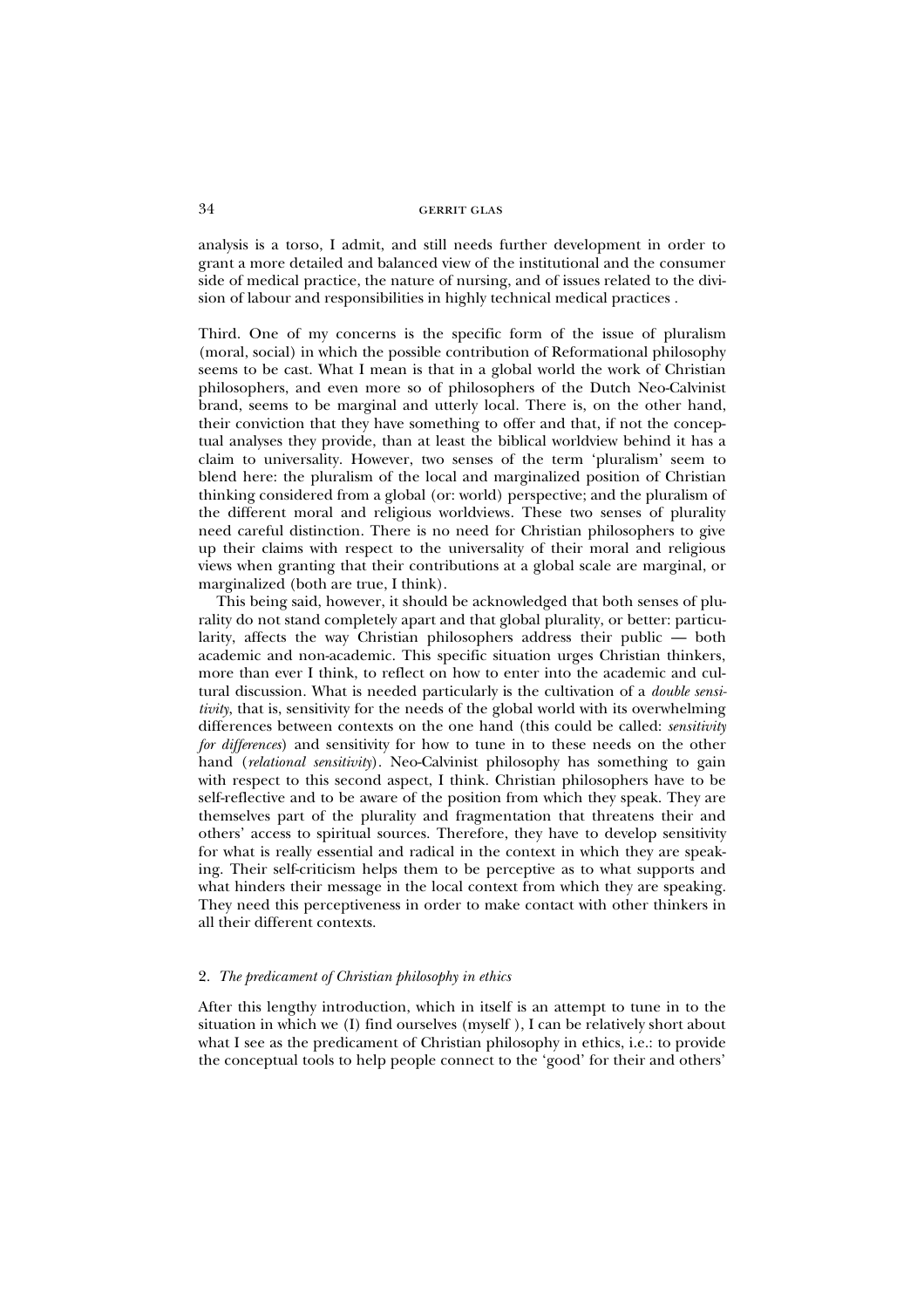lives. This may be accomplished when people learn to articulate their moral sensitivity while remaining true to its spiritual roots and with full awareness of the distinct responsibilities people have in different contexts. These very general formulations leave several important questions unanswered, but they have the advantage of identifying the issue as one of connecting (instead of merely describing or analyzing), i.e. as a matter of exertion of receptive skills and on the focused and qualified nature of human responsibility.7

As I already suggested, the moral problem of today consists first of all of a lack of connectedness to sources of meaning (or value, or truth, or — even reality). Meaning, value, truth and reality are concepts that usually are analyzed within the framework of systematic philosophy and metaphysics; partly also in philosophical anthropology. These concepts are bound to persons, in the sense that meaning, value, 'the' good and truth do matter for persons — and not for animals or inanimate objects. They are, moreover, bound to persons in such a way that the meaningfulness and truth of their lives depends on the manner and the extent of being connected to sources of meaning, truth, and the good. In other words, these concepts are both systematic and personal (or: existential). It is the task of philosophy to frame these terms in such a way that both aspects, the systematic and the personal, are related appropriately to the situation under discussion.

This may sound a little abstract. What I mean to say is that in the analysis of a particular moral situation, the philosopher tries to tune in to what is needed for the sake of the good in that situation (the 'systematic' aspect). While doing so, the philosopher is taking into account how people in that situation are related to 'the' good and also how the philosopher himself (herself) is related to the good — in order to understand whether and in which way this relatedness could enable others to restore their relationship to the good (the 'personal' aspect). I am referring here, in other words, to the double sensitivity mentioned earlier.

One example of this sensitivity would be the ability to recognize when in a certain moral debate a conceptual analysis of a certain state of affairs is appropriate and when a more 'hermeneutic', i.e. probing and questioning, type of attitude is called for. Another example would be to find the right way to communicate that while one's own situation is to a certain extent similar to the situation of other parties, yet one's attitude to that situation may well be fundamentally different from that of others. Christian philosophers have to show their solidarity with the problems of the world. These are their problems as well, irrespective of whether their solutions differ from those of secular thinkers.

<sup>7</sup> The 'unanswered questions' refer to questions like: (a) how is philosophy as theoretical activity related to the practice of connecting? (b) is ethics about what is good or about what is right (cf. the contribution of John Hare in this volume)? and (c) is ethics concerned with all sorts of normativity, or only with a particular 'ethical' kind of normativity? and if so, (d) how to define this ethical normativity? I realize that in a full account of the position I defend, these questions have to be addressed. For now, I don't want to bother too much about these more or less technical preliminary issues, because it would distract too much from the main thesis of this article.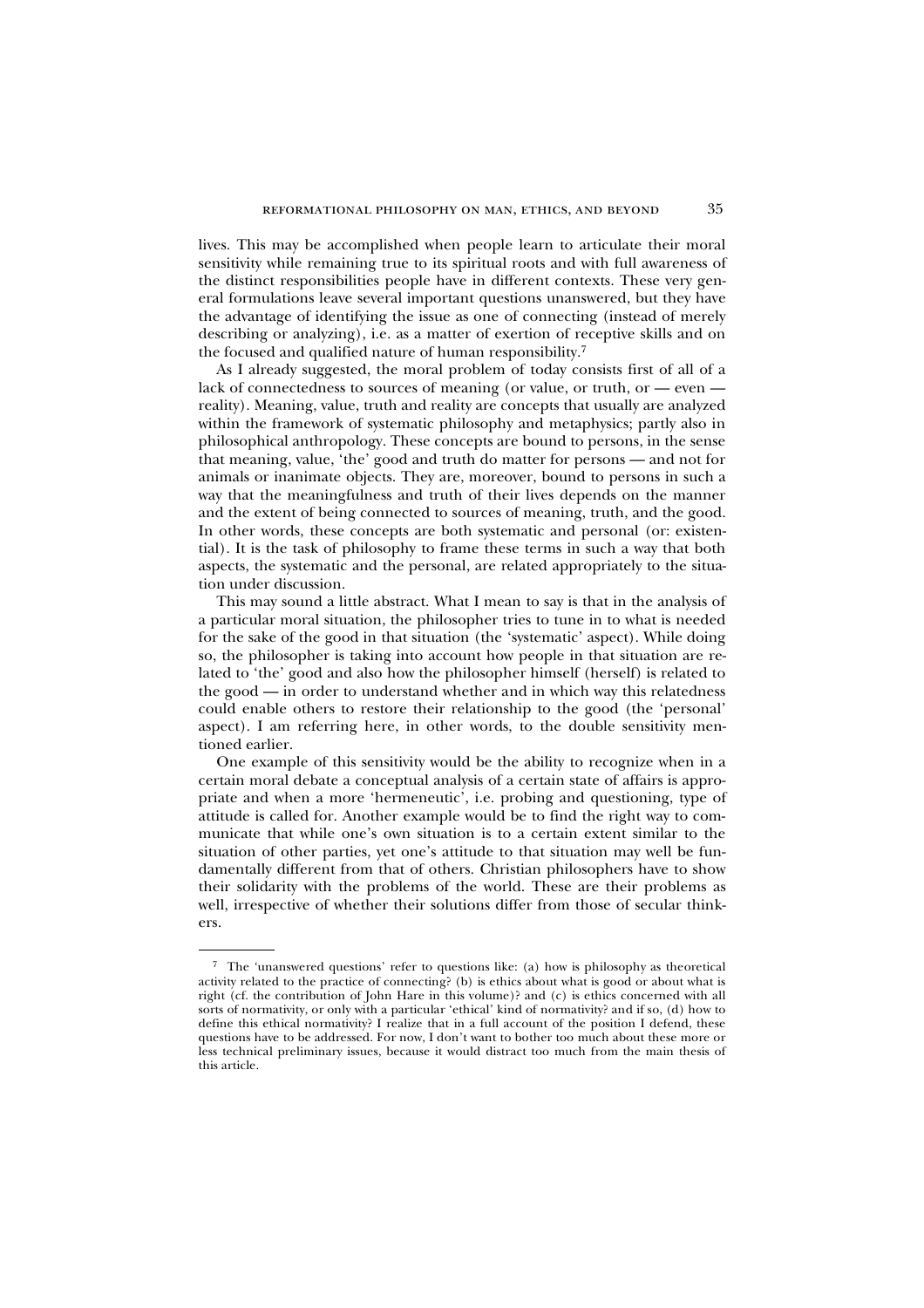My focus on finding the right balance between existential and universal meaning ('the' good) is not meant to detract from the importance of descriptive and purely analytical approaches to ethics. The reasons are obvious: these approaches help clarify concepts, they provide the conceptual tools to analyze complex situations, they may be instrumental for maintaining a balance between certain moral principles and/or normative aspects; their insights may also be used to structure the moral debate, for instance in (medical) ethical committees. However, even in (medical) ethical committees the most fruitful discussions arise when the issue of the good itself is tested intuitively and conceptually.

At first sight it seems that Reformational philosophy has not been very sensitive for this aspect of recognizing the importance of one's relatedness to truth. However, this is only seemingly so. Dooyeweerd, for instance, has been very clear that he did not see philosophy as a straightforward theoretical expression of a certain life- and worldview; suggesting by this that there is a difference of 'stance', or attitude, between pre-theoretical and theoretical understanding. Tempting as the idea of a comprehensive Christian approach (philosophy as expression of a life- and worldview) may be for a Christian philosopher, it would disregard the limitations of philosophy, limitations that are inherent to any theoretical thinking. It would unduly charge philosophy with claims inherent in such a life- and worldview, claims like being ultimate and/or encompassing. Aside, no philosopher has been more aware of the intricateness of this issue as Søren Kierkegaard (see especially Kierkegaard 1845). His play with pseudonyms is one sustained attempt to enter into the discussions of his time in the appropriate way and to save so both the personal — i.e.: the passion of faith — and the ultimate and universal character of Christendom.

Dooyeweerd's sensitivity for the issue of 'relatedness' is a bit masked, I admit. But it is strongly present, albeit beneath the surface. Think for instance of his idea of 'four horizons of truth', each horizon having its own requirements as to the right position vis-à-vis the question of truth; think also of the emphasis on self-criticism and self-relatedness in his transcendental critique; and on the very notion of boundary itself. It has been said earlier by others, that boundaries are no water-sheds. They can better be viewed as signposts, indicating differences and transitions. Abraham Kuyper coined the term *sphere sovereignty* to indicate the irreducibility of responsibilities — and, thus, the irreducible differences between attitudes/positions. Dooyeweerd expanded this sociological concept to a cosmological one, expressing the irreducibility of meaning aspects of reality. Transferred back again to the domain of human action, this cosmological principle of irreducibility gains a new dimension in the sense that the twin concepts of boundary/irreducibility now point to the distinctness of moral situations and corresponding responsibilities, while at the same time showing the inevitability of transitions between one 'sphere of action' (and characteristic demeanour) to another.

So, the term 'difference' refers both to differences between positions and to differences between responsibilities associated with these positions and their characteristic demeanor. Positions are linked to specific features of the situa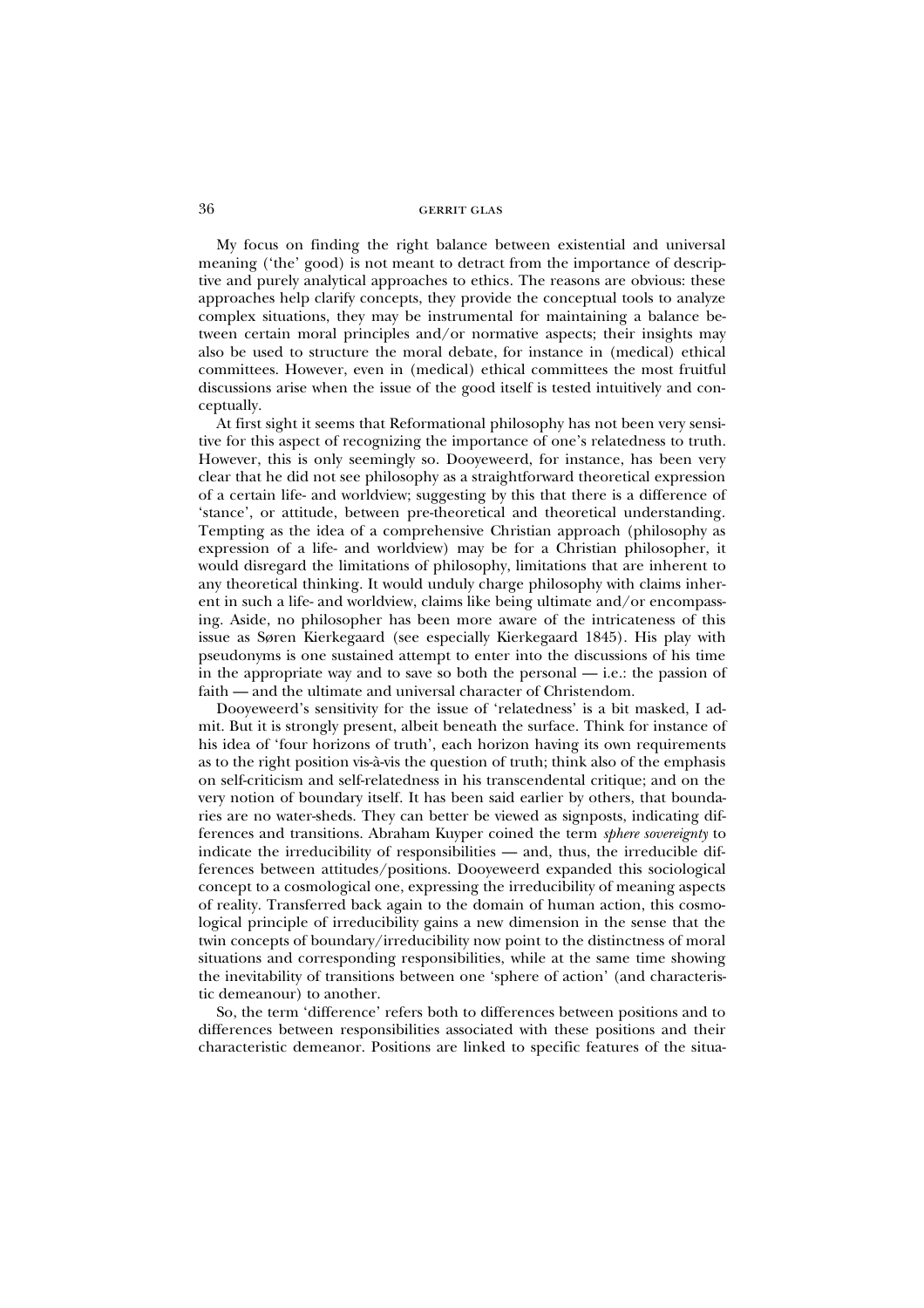tion or context. Differences can be made transparent with the language of modal aspects, but we need another language here too, a language that is geared toward a typology of practices and of distinct responsibilities of the parties involved in these practices, together with an idea of the most appropriate way for philosophy to tune into and to analyze these practices. The term 'transition', then, refers to the unavoidable change of perspective when a person assumes another position (attitude; responsibility) and/or enters into another situation.

Philosophy itself, from this perspective, never gains the status of metascience, overarching all these practices; though it can address them all if it keeps well aware of the specific *habitus* and modest role of the philosopher. In short, the double sensitivity, mentioned previously, is an expression of a both Dooyeweerdian and Kierkegaardian recognition of distinctness of positions, responsibilities, and corresponding relationships to the good; and of the impossibility to define them all from the perspective of an overarching metalanguage.8

#### 3. *Ethics and* Reformational *Philosophy*

Contrary to what some might be inclined to say, there has already been done pretty much in the area of ethics and moral philosophy by Reformational philosophers. Of course, a lot of work is still waiting, but when everything is taken into consideration the contribution of Reformational philosophers both to systematic-philosophical and to more applied issues has been substantial.

I am thinking here of Dooyeweerd's analysis of the ethical aspect and of intermodal subject-object relations, his work on the process of opening-up of law spheres, and the human body as an enkaptic structural whole; of Troost's work on praxeology, dispositions, and the ethos; his insistence that no moral answer whatsoever has to be expected from ethics as a scientific discipline; of Richard Mouw's contribution to 'divine command ethics' and his balancing of Calvinist and Anabaptist traditions. I also like to mention Puolimatka's conceptual analysis of the 'meaning kernel' of the ethical sphere (benevolence; Puolimatka 1989); Al Wolters's work on the notion of a creational order (Wolters 1995); Jim Olthuis's on love (2001); the development of an ethics of compassion by Jim Olthuis, Brian Walsh and Hendrik Hart (Walsh et al 1995); Sander Griffioen's (partly together with Richard Mouw) mapping of the differences between moral, contextual and associational pluralism, as well as his use of the metaphor of 'finding a way' (Mouw and Griffioen 1993; Griffioen 2003); the analysis of the moral nature of medical practice by Jochemsen, Glas, and Hoog-land (Jochemsen and Glas 1997); Schuurman's work on ethics in a technological society (forthcoming); Stafleu's on anthropology, as well as his contribution to an ontology of subject-object relationships (Stafleu 2002); the work of Sytse Strijbos on medical practice and systems philosophy (1988); and, last but not least, Bas

<sup>8</sup> In writing the last paragraphs and previous ones on double sensitivity in am indebted to Soren Kierkegaard's notion of indirect communication, i.e., the idea that — in the current era — we do not have immediate access to truth ('from face to face') and that every understanding of truth is necessarily mediated by the person's attitude to truth, which itself should be a manifestation of truth too.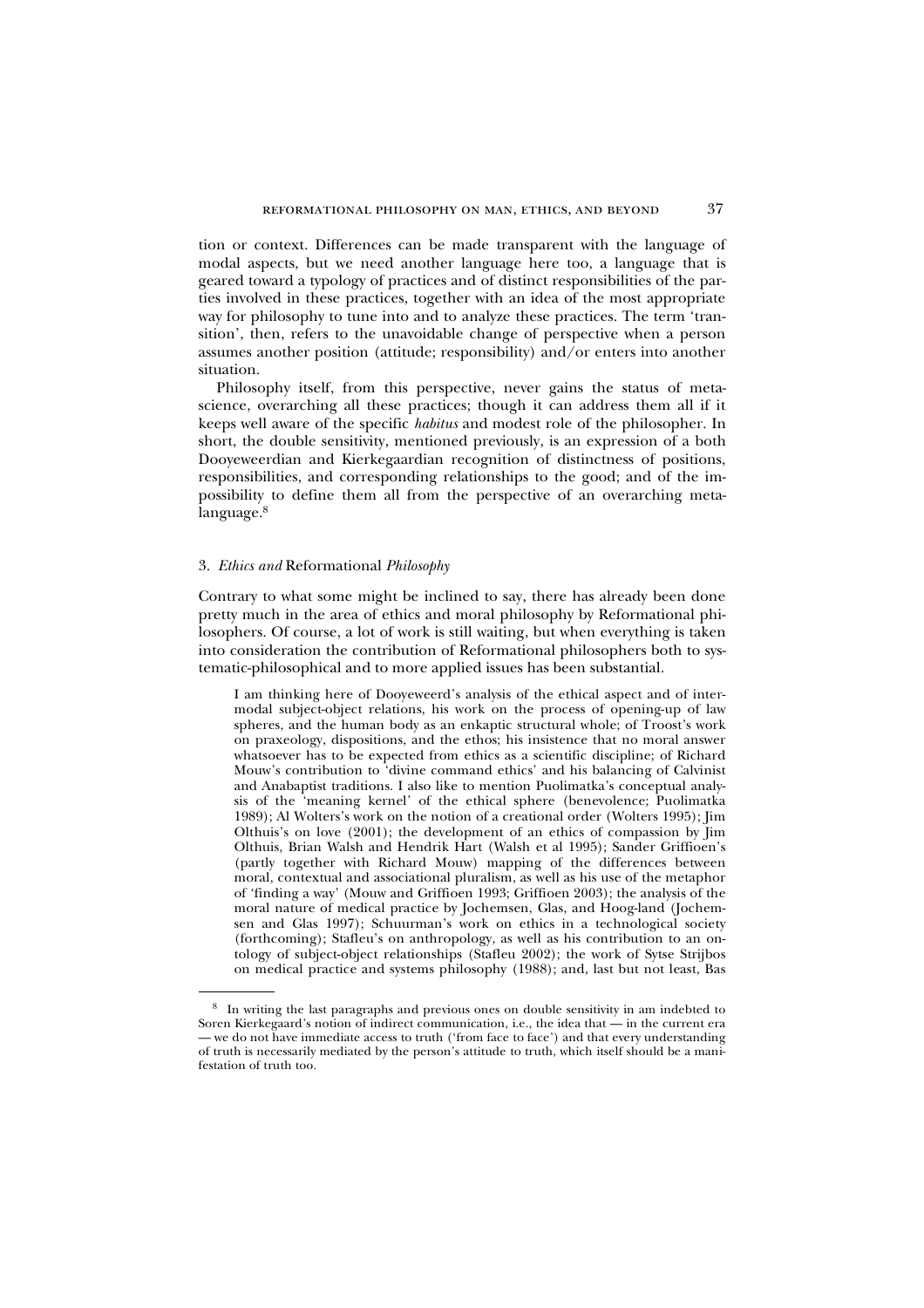Kee's (and others) on business ethics. This list is not exhaustive and has been restricted to the work of those who feel they are in some way building forth on and/or substantially relating to the work of Dooyeweerd and Vollenhoven.

Instead of now summarizing these contributions in a systematic way, relevant parts will be reviewed later on in our discussions , following the same approach as earlier in this essay. What I would like to do first, however, is to highlight three areas of possible concern, corresponding to what I consider to be three white spots in Reformational philosophical thinking, so far.

- 1. Reformational philosophy does have only a rudimentary account of the inner connection between religious directedness and the 'embodiment' of the ethical ('the' good) in character, attitudes, habits, and professional and institutionally anchored practices. Or, in the idiom of Reformational philosophy: there is a gap between religious directedness in the 'central' sense and the moral practices in which this directedness takes on shape and expression. It is at this level that philosophical anthropology could play a useful and important role (like political philosophy with its theory of institutions in its account of communal goods).
- 2. Reformational philosophers have shown a relative neglect of the issue of evil and of reconciliation. Dooyeweerd was very hesitant with respect to a philosophical investigation of evil and sin. "I for one do not venture to try and know anything concerning the problem that has been raised [the problem of whether sinful reality is still meaning; GG] except what God has vouched to reveal to us in His Word", he says in the second volume of the New Critique.9 True and sincere as this statement may have sound seventy years ago, and for many still may sound, in a world in which the reality of evil erodes all public authority and is awkwardly present in every news bulletin, it simply does not convince any longer. Christians can not afford to abstain from philosophical reflection on the nature, the transmission and the battle against evil. Evil itself can settle down in innocence; its favourite path of transmission is — often — plain denial.

Certainly, very important work has been done in unmasking the deities of the present and the past ages. Dooyeweerd's analysis and definition of apostate groundmotives comes even very close to a definition of sin. His large historical reconstructions are a way to show how the *peccatum originans* of a certain way of thinking, in the end leads to unsolvable tension. Things go wrong when something 'under the law', the subjectum or subject-side of reality, is absolutized. This absolutization is in fact a form of deification. When a culture deifies something 'under the law', the process of openingup will inevitably stagnate and will ultimately break down by internal antagonism. It may take a while, but sooner or later the consequences of this 'absolutization' are bound to lead to a clash of contrasting sub-motives and thus to internal disruption.

<sup>9</sup> H. Dooyeweerd, NC II, p. 33.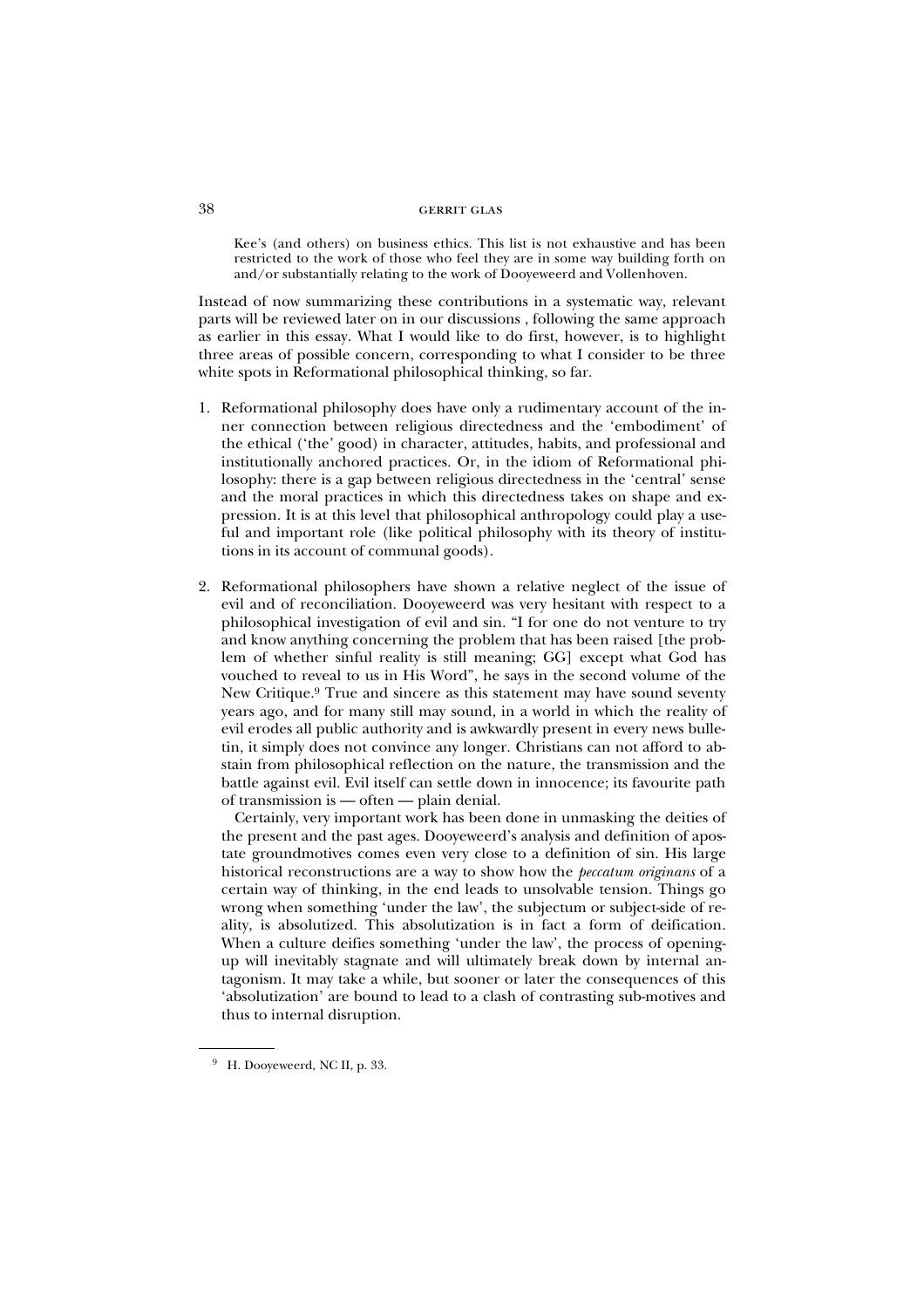Basically the same type of analysis could be performed with respect to persons and the way they exert their individual and group responsibilities. Analyzing the internal antagonism in people's lives and in the dynamics of all sorts of groups can enormously profit from the conceptual framework of Dooyeweerd's theory of opening-up of spheres of reality.

However, these types of analyses would still lack the right sensitivity to evil itself, especially its dynamics, its transmission, its seducing and even demonic qualities. In addition to the structural analyses sketched above, we, therefore, need *a more intuitive, phenomenological, psychologically and theologically informed approach*, an approach which is sensitive to evil's nontransparency and consequently to the ambiguity of any attempt to 'understand evil'. Such an approach would understand evil as human freedom entangled in its own web; as a dynamic that restricts and paralyzes (instead of that it opens-up) and as something larger and 'older' than the persons who are involved.

3. My third point is closely related to the previous one, but broadens the scope by suggesting that Reformational philosophy could greatly benefit from a re-opening of debates with theology. These debates have virtually been absent for a number of reasons, which I will not discuss here *in extenso*. It is well known, that Dooyeweerd's caution was inspired by his fear for a scholastic type of rationalism — present also in the work of Abraham Kuyper — that could invade and damage the Christian life- and worldview. However, this attempt to safeguard the biblical life- and worldview against any theological input, could in the end lead to a kind of theological *naiveté* which made Reformational philosophy even more vulnerable to both uncritical traditionalism and scientific criticism (by liberal theologians, for instance). On my view, Christian intellectuals can no longer afford to ignore the results of biblical scholarship. Philosophers have an important role to play in scrutinizing these results with respect to their implications for the biblical life- and worldview. By doing so they may help the Christian community to appropriate these results. More specifically, Christian philosophers need the help of theologians in their reflection on normative issues in the life sciences and the great cultural debates of our time.

In the remainder of this article I will focus on the first two issues, 'embodiment' and 'evil'. In my treatment of these issues I will now and then make use of theological insight, in a provisional attempt to do justice to the third issue.

#### 4*. Embodiment or the possible contribution of philosophical anthropology*

In this section I will give an idea as to how the gap between central 'directedness' and local moral practices might be bridged, as well as of the role philosophical anthropological insights may have in this respect. I will first explore the notion of *embodiment* by surveying the salient features of an ethics of action (Embodiment [1]). Action is related to identity, identity is gained in the inter-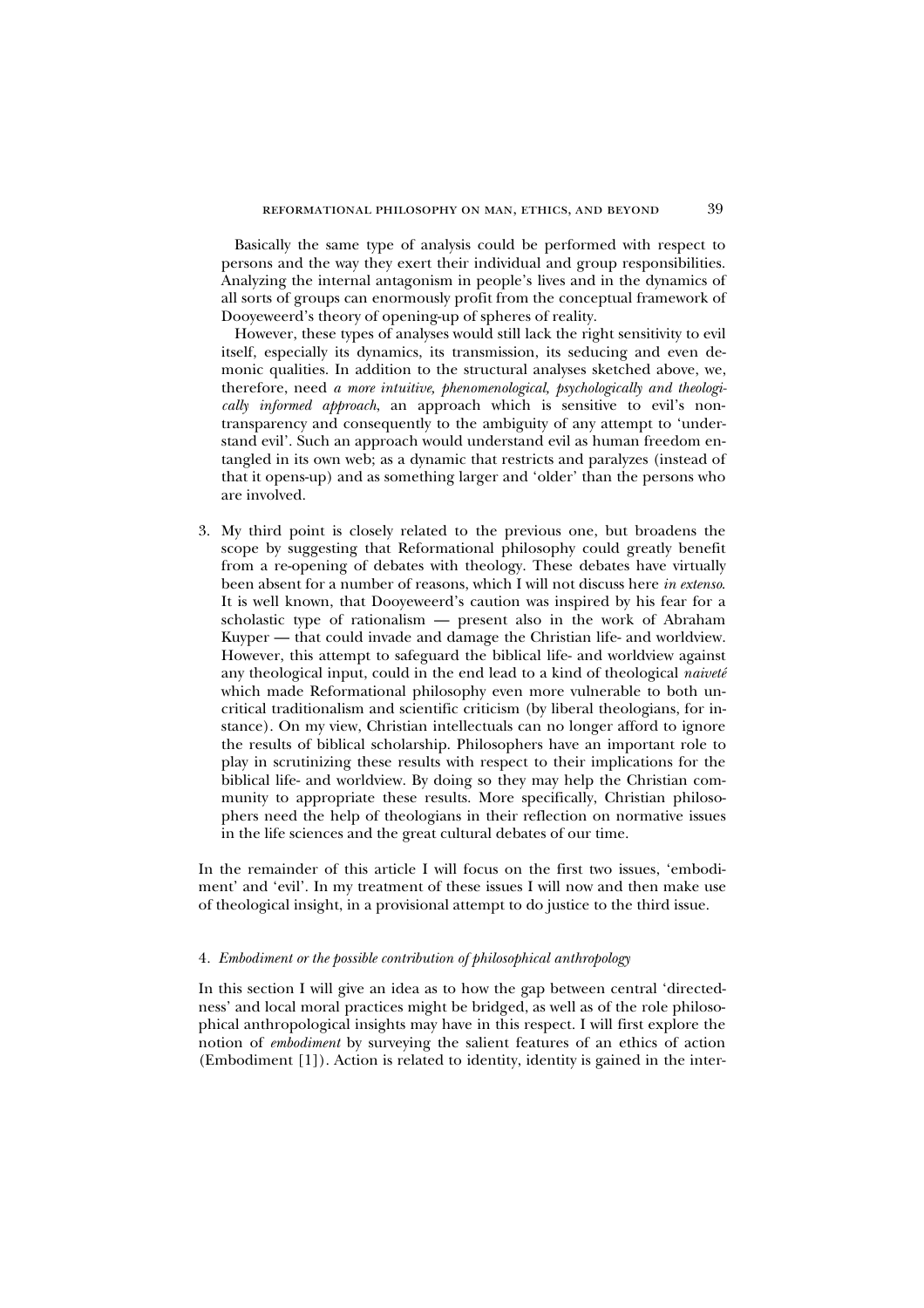action between structural unfolding and directedness at existential tasks; this interaction presupposes self-relatedness; and self-relatedness otherness. It will appear by then, that the ethics of action has to be supplemented by an ethics of receptivity. In an intermezzo I will, then, highlight these issues from the perspective of Paul Ricoeur's work on the self (Embodiment [2]). After this intermezzo I will give a short review of what has been achieved in philosophical anthropology thus far — with a view to its relevance for ethics (Embodiment [3]). And then, finally, I close the section with a discussion of virtue ethics (Embodiment [4]).

#### 4.1 Embodiment — the preliminaries

Let me start with the truism that the 'the ethical' should be seen as a qualifier (defining quality, indispensable feature) of human acting and behaving. In other words, the ethical is not a quality of a 'what', a thing or an event in the world; it is a feature of an act, more precisely of human acts. Acts refer primarily to a 'who', that is, to a person performing acts. Moral theory, therefore, is related to notions of who one is, that is, to personal identity, and, further on in the chain of reflection, to social identity.<sup>10</sup> A moral person is a person whose moral nature is exemplified by his or her character, by his or her being endowed with particular qualities and dispositions (i.e., virtues), and, above all, by typical normative responses to morally demanding situations, responses which give testimony of the moral integrity of the person.

This may all seem self-evident, but it is nevertheless important to stress the bond between 'the ethical' and human action for several reasons. The first reason is that the conceptual link between the ethical and human action can be used to raise reflection on ethics beyond the level of a modal (or: aspectual) approach. By tying the ethical to action, we are brought to a new conceptual and ontological realm in which the notion of agency gains relevance. Agency can not be reduced to 'being a feature' of a 'substance', nor can it be reduced to 'being a cause' (it would become a very special cause, then, a self-causing cause).11 The notion of agency opens a dimension of normativity right in the

 $10$  By saying this I do not imply that the physical world, plants and animals, in the way they function, lack any normative moment. Nor do I suggest that the ethical dimension is in some way 'added' to the world by the subject. One of Dooyeweerd's great insights has been that the non-human world is receptive to normative qualities of human behaviour. This is expressed by the concept of object function. Inanimate objects, plants, and animals have an ethical object function, which means that their physical, biotic, and psychical functioning is receptive to and can be opened up by appropriate moral functioning of human persons. Knives can be used to kill and to heal. The knife is not just a knife, a merely physical object; it is in some cases a murder weapon and in other cases a healing instrument. The ethical object function of the knife is indicated by its murdering and healing qualities — qualities that are not 'added to' the knife, from without so to say, but functional possibilities of the knife itself.

<sup>&</sup>lt;sup>11</sup> I cannot go into the question whether substances can be such self-causing causes and consequently how agency could be conceived in a metaphysics of substances. Moreland and McRae (2000) argue for such an approach in their important work on anthropology and ethics. I concur with their spirit (a defense of the notion of soul in a biblical sense), without sharing their mind-body dualism and the metaphysics behind it. One could make a case, I think, of the statement that in their account the substantiveness of the body gradually disappears, in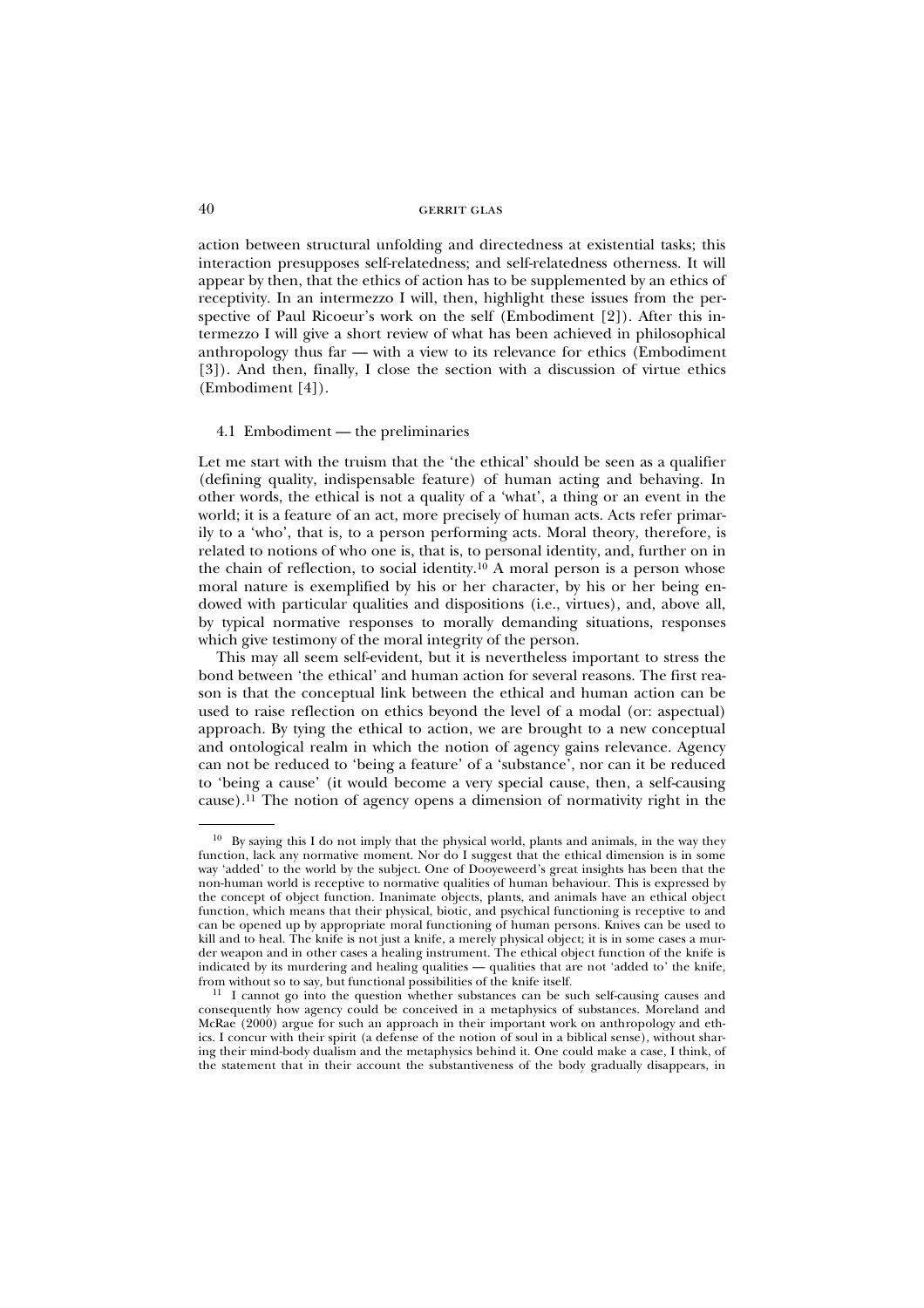middle of human existence, the dimension of responsibility. The other reason is that the conceptual link between the ethical and human action allows us, via the notion of personal identity, to attribute to normativity a certain degree of 'substantivity'. The ethical is not just a feature of human action, like other features, it is embodied in actions, it solidifies in habits and practices and, by doing so, pervades human existence. I admit that these formulations suffer from a certain vagueness, but I hope the thrust of what I am saying is clear enough.

It is tempting to continue at this point with a discussion of virtue ethics, its influence, of what it implies for the notion of *embodiment —* compared to Reformational philosophical insights on this score. But all this will have to wait till the last subsection (Embodiment 4), because — otherwise — a crucial conceptual knot in our discussion would be left undisentangled. So, let me first make a preliminary note on identity; and this on three related points.

The first point is that identity — via the notion of embodiment — is precisely the kind of concept we need in order to gain a better insight into the interdependence of the temporal unfolding of the structural side of reality and the deeper existential and ultimately religious dynamics at work in this process of unfolding. It is by relating to oneself and others as well as to objects and events in the world that the subject (the child) acquires his or her identity.12 The concept of embodiment refers to this same process of acquiring identity: it is by relating to others that the child learns to incorporate psychomotor patterns (e.g., smiling; cooing and early forms of speech) and intentional actions (e.g., pointing at objects) and that it acquires inner stability with respect to regulation of basic needs and tolerance for the temporary separation from primary caregivers. All these processes contribute to one's identity, which at the experiential level is reflected in the emergence of a basic sense of self, or core self. This identity is both attitudinal — we learn to take a stance with respect to minor and major issues — and structural — we acquire more or less stable traits (character traits, for instance) and habits. Identity means that these attitudes and structural features become flesh and blood. They take on substance in a non-essentialist way, so to say. Identity is, therefore, not a possession (which one has and of which one is the owner), nor a mysterious (metaphysical) quality behind the empirical world. It is embodied in attitudes, traits, and habits, but also physically in gestures, mimic, body language and other physical characteristics. With this I do not suggest that there is nothing mysterious to identity; on the contrary, there will always remain something very enigmatic in

spite of their body — soul dualism. Another issue is the distinctness between biblical and scientific language. An important argument in almost all dualist accounts is the separation between body and 'soul' at death. I am not convinced that this 'separation' can be used as an argument for body-soul dualism as a philosophical position. Is what occurs at the moment of death not just as mysterious as what occurs at the moment of conception (and in God's act of creation)? By introducing the biblical notion of the soul in a scientific discourse on mind-body dualism, one is coerced to adapt the biblical meaning of the concept to the prevailing ontology of substances and entities; and this almost always implies not only reduction (loss of meaning), but also adoption of certain conceptual characteristics inherent in the metaphysics of substances (such as separateness of substances; or self-sustenance; or being bearer of a bundle of features).

 $12^{12}$  For a classic account see Daniel Stern (1985).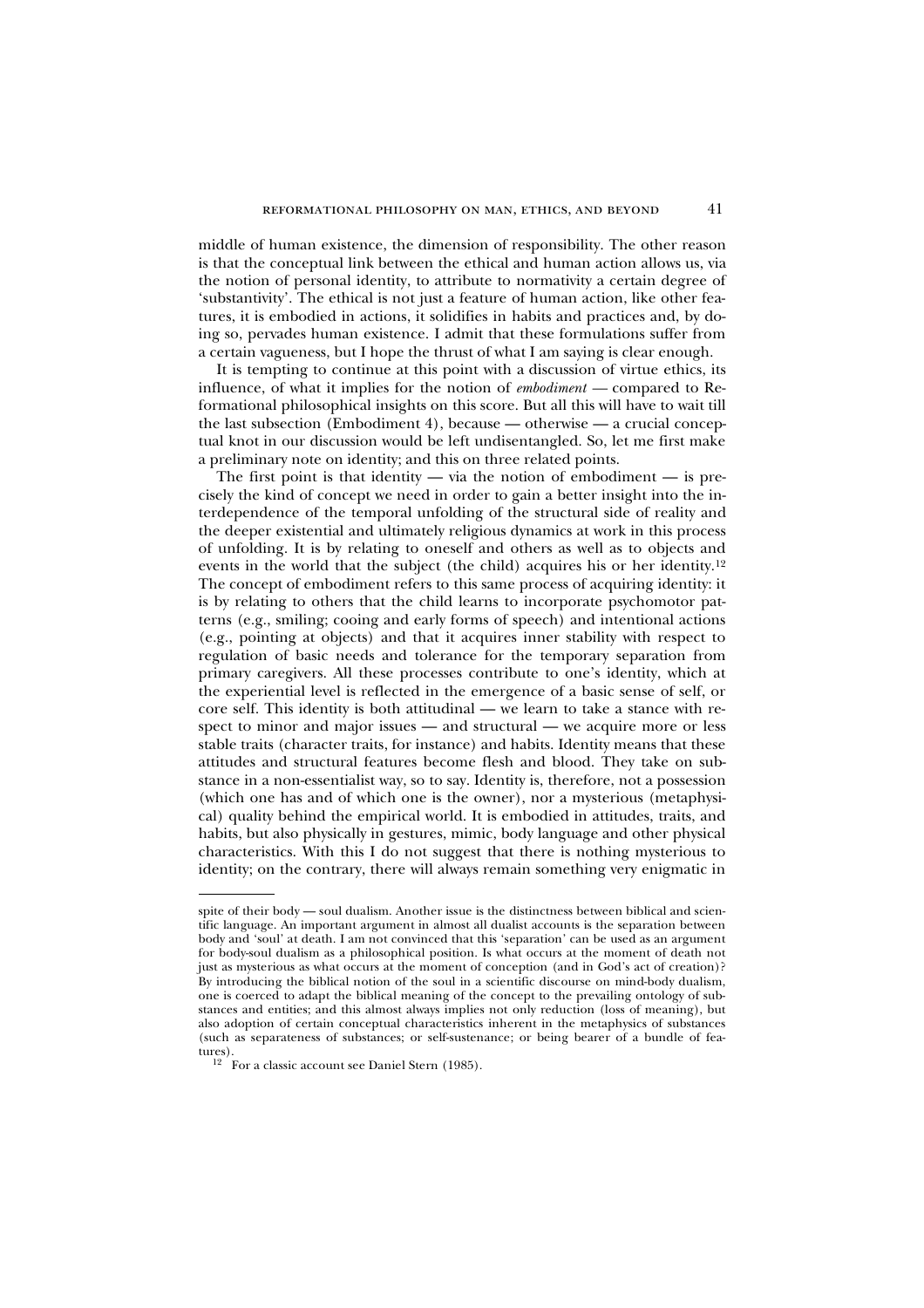the singularity that is implied by the notion of identity, especially — but not only — with respect to human persons. What I am saying is that identity implies embodiment and that embodiment presupposes the interplay between structurally anchored opportunities and a basic drive to gain orientation in the world.

The second point is closely related to this and in fact the other side of the same coin. It says that the embodiment of human beings, just sketched, can only fully be grasped from the perspective of self-relatedness. Self-relatedness, in other words, is the hinge, the conceptual link, between structural unfolding and fundamental (existential/religious) orientation. This self-relatedness exists even at very elementary levels of existence, as developmental psychology and neurobiology have made clear. Basic capacities like grasping, visually localizing the source of sounds, and distinguishing between me and you, develop as a result of ongoing multimodal processes of acting and experiencing, of changing one's action a little bit and then experiencing how this feels or what it looks like. These visual, tactile, and kinaesthetic experiences are not only changes in the child's relationship to a certain object, but also changes in the relationship of the child to itself. In short, doing something different, feels different.

It is tempting to pursue this idea a bit further by extrapolating it to the bodily sphere and especially to the working of the brain. Could it be that self-relatedness is even reflected in the biological substratum of mental functioning, in particular in neuronal structures, in the way they are wired and function? This is something to hold on to. It is certainly intriguing to see how many bodily functions and structures are represented in the brain (suggesting self-relatedness) and how also one's life history is 'stored' and represented and remembered, to an important extent by cues that are given by the memory of the body's history (Damasio 1994; 1999). This link between episodic memory and the history of the body not only points at the importance of embodiment, but also at the implicitness of self-relatedness. Long-term memory is not like a room in an enormous building that could freely be opened (conscious remembrance) or closed (no memory). This metaphor obscures that not only conscious memories, but also implicit memories play an important role in the way we structure our current experiences. The biographic self is in other words continuously related to the present self, and vice versa. It helps the present self to orient itself in the world.

The third point concerns the notion of identity from the other pole of the spectrum of self-relatedness, that is, the side which relates to more reflective and developed forms of self-relatedness. As will be obvious by now, there exists an infinite number of ways of relating to oneself. Self-relatedness presupposes the embeddedness in an unfathomable number of relations to objects, events, and persons in the world. So, self-relatedness is not an egoistic or, even, subjectivistic notion. It presupposes, from the outset, a world, the world of which one is part oneself; together with others with whom one shares one's life. Now, we have to discern a new dimension of the concept of identity, that is, its orientation to otherness. Otherness is already present from the beginning, in the first attempts of the child to explore the world. To develop is to be oriented to what is new and what differs from oneself and from what one is already acquainted to. To learn is to appropriate this 'otherness'. This appropriation is no 'swal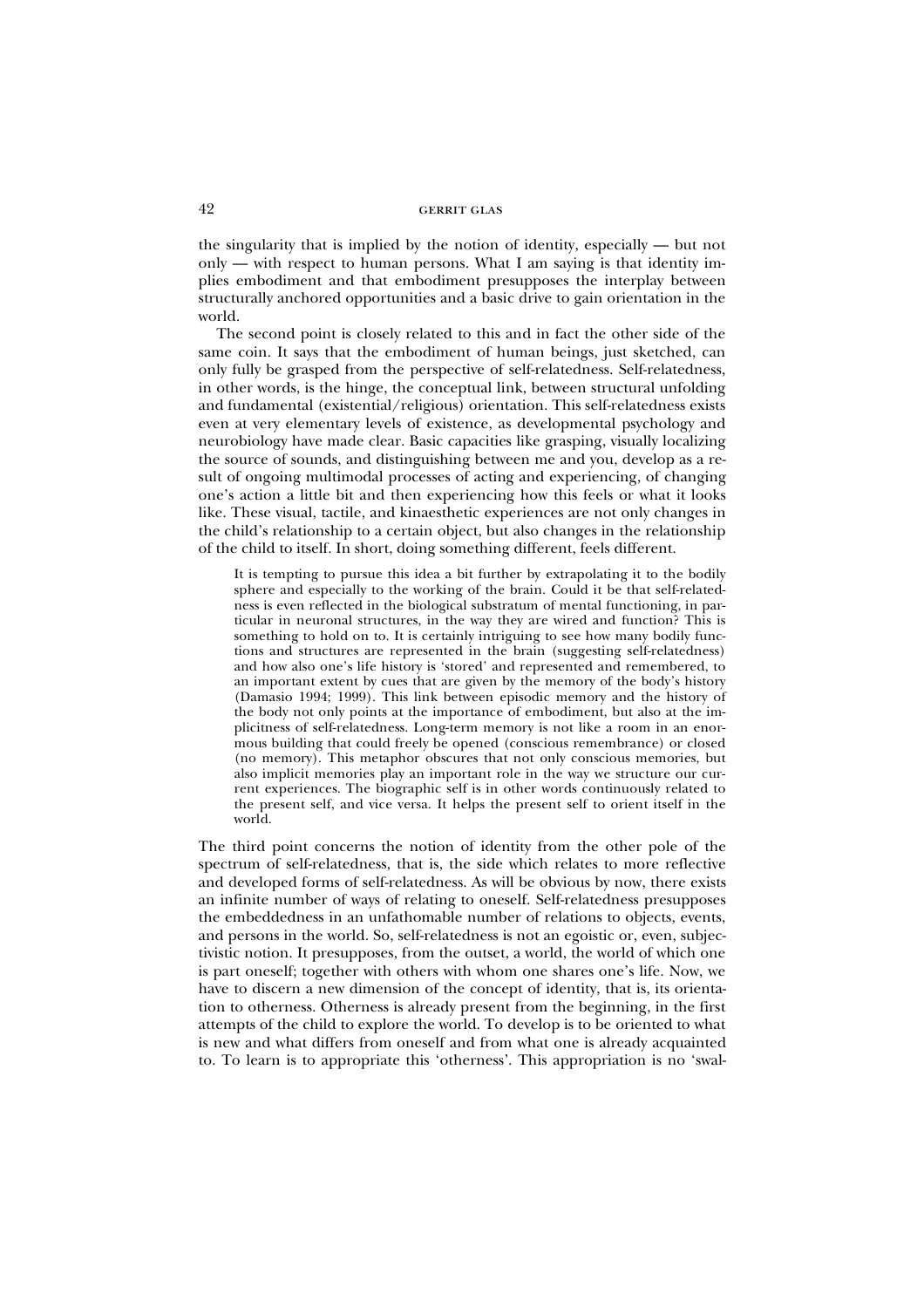lowing up' of 'the' other, but a learning to discern distinctions, transitions, and boundaries and a way to relate to these distinctions, transitions, and boundaries.

So, to summarize — what I am saying, is that identity implies embodiment as the result of the interplay between structural unfolding and existential orientation (first point); that the interplay between 'structure' and 'direction' can better be understood when the fundamental nature of the concept of selfrelatedness is acknowledged (second point); and that the recognition of 'otherness' forms the heart of this notion of self-relatedness (third point). It is with this orientation of identity toward otherness that we are in better position to preserve a dimension of responsibility which goes beyond character and virtue. And this was the reason for our threefold interlude.

# 4.2 Embodiment – Paul Ricoeur on oneself as another

A brief intermezzo on the work of Paul Ricoeur may be helpful to phrase what has been said till now in a slightly different way. I will make use of Ricoeur's *Oneself as another*, a rich text which is meant to demonstrate (a.o.) the moral nature of self-relatedness. I will highlight two issues: the need of a dimension of self-relatedness beyond character and virtue; 'attestation' is the term Ricoeur invents to indicate this dimension; and the interdependence of structural unfolding and existential dynamic, an interdependence phrased by Ricoeur in terms of an interplay between idem-identity and ipseity. I begin with the second issue.

 When Ricoeur opens his discussion of personal identity in *Oneself as another*, he begins by drawing a fundamental distinction between *idem*-identity and *ipse*identity (Ricoeur 1990/1992). Classical accounts of personal identity, says Ricoeur, have failed to make this distinction by focusing almost exclusively on numerical and qualitative identity. Numerical identity, or singularity, refers to the bare fact that there is only one who is me (with the fingerprint as bodily expression of that fact). Qualitative identity refers to a particular quality or feature which is considered to 'define' or at least capture a fundamental aspect of personhood. Examples of such features are having a memory of oneself, character, and self-consciousness. Both numerical and qualitative identity, however, are one-sided in that they only refer to identity as 'sameness' in the course of time, that is, to *idem*-identity (being the same), thereby ignoring the other and even more fundamental aspect of personhood, namely selfhood, that one is someone, a self. Ricoeur offers an alternative view on personhood, by pointing to the self-referring nature of selfhood, for which he coins the term *ipse* (or ipseity; *ipse*-identity). Ipse-identity refers to oneself as a self-designating, reflexive structure, that is, a self that exists by relating to itself. The term reflexive refers in this context to self-relatedness, not to conscious self-reflection. The selfreferential nature of the I-self relationship may imply, of course, conscious selfreflection. However, self-reflection is not a necessary condition for having a relation to oneself.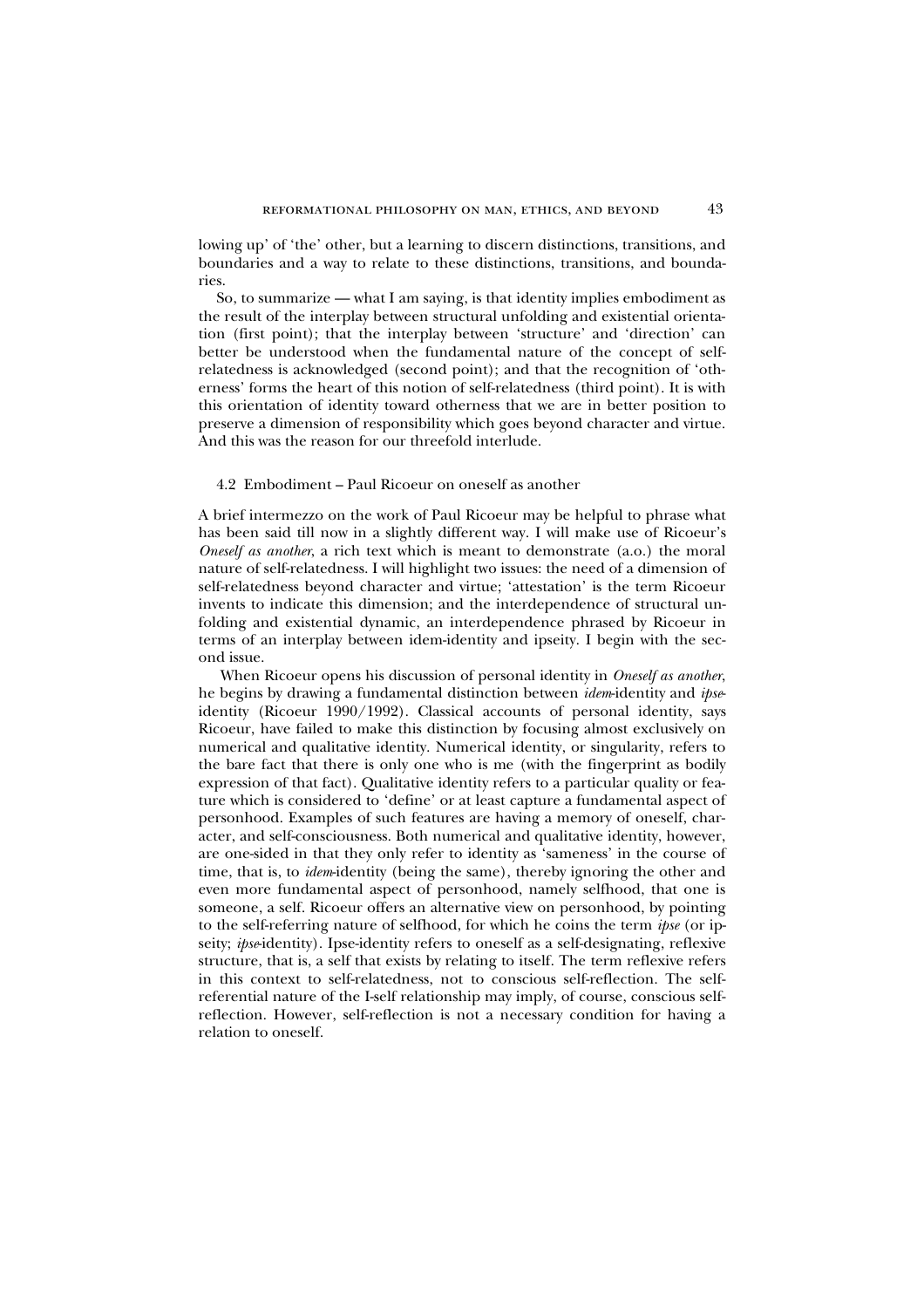So, what is important about this distinction between *idem* and *ipse* identity? Ricoeur's first answer is that a reduction of personhood to *idem*-identity would erase the difference between things and persons. We need *ipse*-identity to express who we are. At the level of *idem*-identity 'who I am' can not be distinguished from 'what I am'. The human person, however, is not a thing in the world. He or she is not a thing that re-acts, but someone who acts and speaks and, by doing so, gives testimony of being a self-designating being. In short, we need a notion of *ipseity* to avoid materialism. So much will be clear by now. The second, and more important answer, is Ricoeur's suggestion that both dimensions of identity are related in spite of their fundamental difference. For, the answer to the question who I am, helps to shape qualities of both singularity and sameness — singularity in that it is only me who can be responsible for acts done by me; and sameness in that I remain myself by being faithful to (for instance) my promises. The ipseity of the person brings us, therefore, via a transformed meaning of *idem* (sameness), into the sphere of faithfulness and personal responsibility.13 We may interpret this as Ricoeur's manner of indicating the interdependence of structural unfolding and existential dynamic by self-relatedness.

The second issue. Ricoeur's key word to indicate the moral nature of this self-related self is 'attestation'. This is a difficult and somewhat ambiguous term in the sense that it refers to both 'witnessing' ('being a witness'; 'bearing witness of') and to an elementary sense of 'being called upon'. So much is clear that both meanings of attestation refer to otherness. The self, in its very selfrelational structure, cannot do without the otherness to which it is attuned. This openness towards otherness is expressed by my listening to and transmitting of the stories of others. It is manifest in the assumption of an attitude of responsibility. What happens to others does say something to me and deprives me from an existence that is based on self-evident and self-sufficient certainties. The self is 'oneself as another', that is, a self which searches for an openness that is both based on and the expression of 'otherness' — the otherness of others whose fate I bear witness of and for whose lives I adopt responsibility by allowing them to hurt me and to awaken my sense for their well-being.14

<sup>13</sup> Ricoeur delineates how self-relatedness is implied in domains of speech, action, narration, and communal (institutional) interaction — in speech by the use of performatives (promises, assertions, declarations) which refer to the integrity (trustworthiness) of the speaker; in action by the fact that acts are not simply events in the world but presuppose agency and responsibility; in narration by the subtle dialectics between character and plot, a dialectic in which the narrating self aims at coherence of the I-self relationship over time; and, at the communal level, because larger communal wholes (institutions) maintain their moral identity only in the openness to otherness.

 $14$  I am very much aware of the fact that this notion of 'otherness' is highly unqualified and needs further delineation. I already suggested a link to Reformational philosophical distinctions when I said that the child does not just 'swallow up' otherness, but learns to discern and to distinguish as one of the effects of the confrontation with otherness. Otherness may heighten one's sense for qualitative (and potentially structural) distinctions, in other words.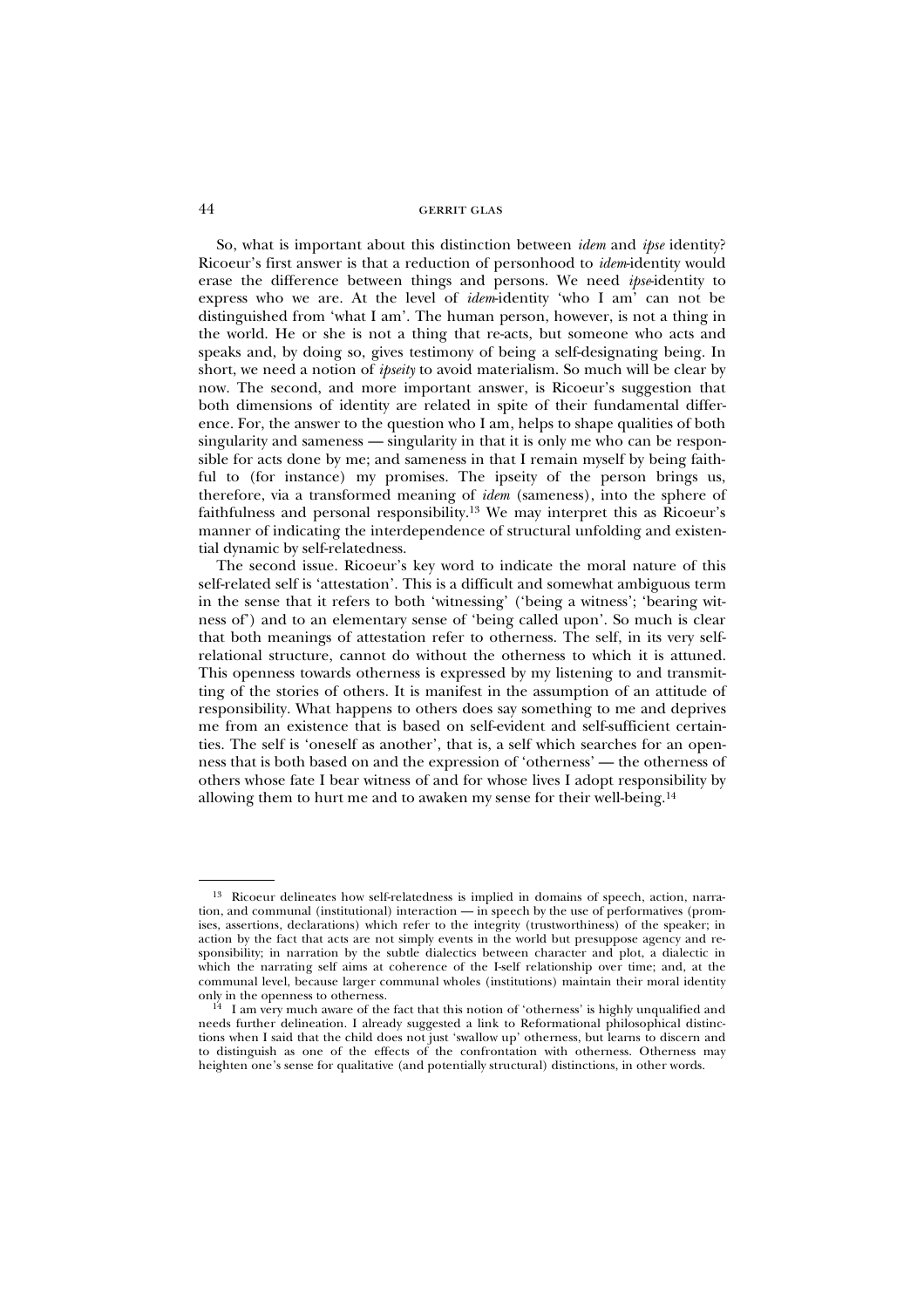4.3 Embodiment – Reformational philosophical anthropology and its contribution to moral theory

Ricoeur's book is rich, I said, but I have to admit that it does not offer the reader much detail with respect to the interplay between the structural and the dynamic aspects of self-relatedness. Let us now turn to what Dooyeweerd and other Reformational philosophers have to say about the issue. At the beginning of this and in the previous section I pointed to the gap in Reformational philosophy's understanding of the embodiment of the ethical. Perhaps, I was perhaps a bit too critical by speaking of the 'only rudimentary account' of Reformational philosophy. Let us summarize some of the insights of Dooyeweerd and others and see what can be done further.

First we have to note the remarkable fact that for Dooyeweerd the human body or corporeality involves human existence in its entirety. I will not go deeply into this issue. Dooyeweerd's reasons were obvious: mind-body dualism had to be rejected at any prize. We may welcome Dooyeweerd's insight as a recognition of the embodied nature of all human functioning, mental functioning included.

Secondly. The human body is called an *enkaptic* structural whole consisting of four hierarchically ordered substructures, the physical substructure being the 'lowest' and the (non-qualified and open) act-structure as the 'highest', with the biotic and psychical as intermediate substructures. The hierarchical ordering is significant: it brings to expression that no function of the actstructure is freely floating; all functions of the act-structure are embedded in the functioning of the three 'lower' substructures. These substructures and their mutual relationships are, subsequently, analyzed along the familiar lines of his theory of structures of individuality, with its idea of opening-up of 'lower' structures by 'higher structures' and the notion of intermodal subject-object relationships.15 It is important to recognize at this juncture, that in the process of opening-up of these substructures and their subject-object relationships the self-relatedness of persons is not merely a formal, conceptual prerequisite, but receives its due by the gradual emergence of physical-biotic dispositions, habits, and character traits. In other words, self-relatedness is part of the course of a person's development. This is a normative process. Self-relatedness seems to play a role in inventing this normativity, i.e., the process of discovering the internal 'destiny' of functions, capacities, and dispositions. We could perhaps even say that the subject is responsive to normativity because it is a self-relating subject. All normative responding is 'self-relational' responding.

I realize that by saying it this way we run the risk of mixing things up. The term responding is usually reserved to refer to the response of the subject-side of reality to the law or the law-side. So it is more precise to say that in the unfolding of the substructures and their functions we are dealing with selfrelatedness in the sense of the duality of activity — receptivity, mentioned ear-

<sup>&</sup>lt;sup>15</sup> The subject in these subject-object relationships is not the ego or I, or the mind, or any Cartesian cogito. 'Subject' refers here to the 'active' side in the process of opening-up (activity in itself not implying any consciousness of it), like the biotic 'object-side' of a bird's nest — as such a physical structure — is opened-up by the biotic subject function of the bird.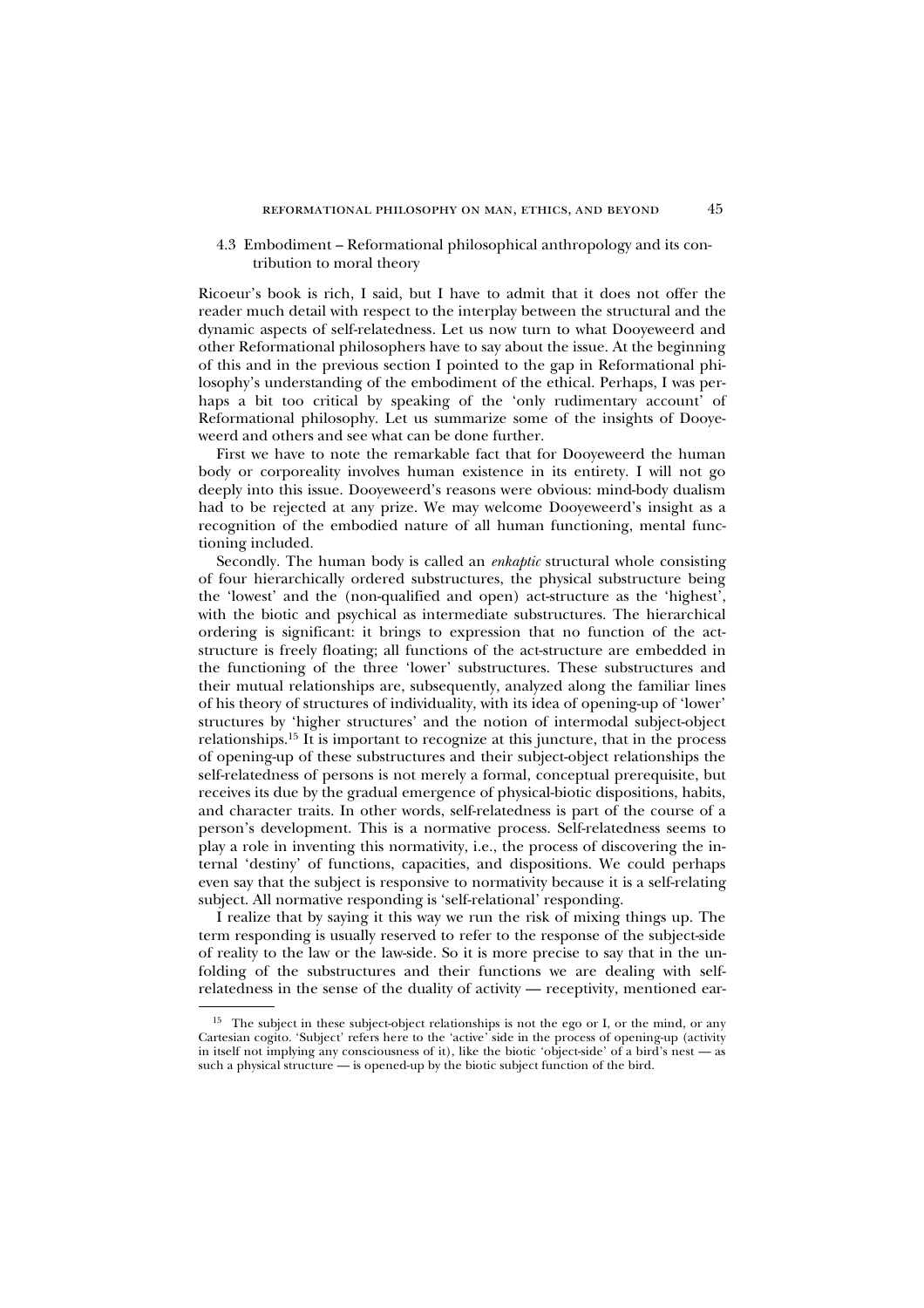lier. This duality itself, in its turn, what I called 'inventing' or the process of discovering normativity, can be said to be subjected to the law-subject scheme. In that sense all human development is normative development.

The flux and reflux of doing and experiencing, of activity and receptivity, forms the basis for the development of a sense of self that is basic for all further emotional and personality development. This sense of self serves as a point of reference against which future acts are weighed and current situations are judged with respect to their relevance and impact. This sense of self is the experiential 'embodiment', the receptive side, of who one basically is, like character traits and other dispositions are embodiments of the 'active' side. So, the difference between my account and Dooyeweerd's does not regard the significance attributed to the law — subject distinction, nor the recognition of self-relatedness as such. My account differs from Dooyeweerd's in that I put more emphasis on the *receptive side* of human functioning as an indispensable element in the unfolding and stabilizing of the self-relatedness of human beings in character, dispositions and habits. It was the notion of self-relatedness that made us aware of the importance of the interplay between action and experience, and, thus, of human receptivity.

Thirdly. With respect to 'embodiment' we find the notions of disposition and character already mentioned in Dooyeweerd's  $28<sup>th</sup>$  thesis of his  $32$  theses about being human' (Dooyeweerd 1942).<sup>16</sup> Troost (1983) and others have elaborated on the issue of dispositions. Troost, moreover, distinguishes the 'ethos' as a kind of foundational layer within the actstructure. The ethos is a fundamental motivating power in a person's personality, a basic, continuously active and integrative layer directing and ordering all human desires and strivings. The ethos is also shared with other people, usually a group of people with similar life- and wordviews. Terms like mentality and attitude do not reach deep enough, according to Troost. They ignore the religious and ethical motivation of all human functioning. What I miss, here, is again the recognition of the receptive side of the ethos. Think for instance of the kind of moral sensitivity that expresses itself as compassion and of the notion of conscience. Compassion has been recognized by Reformational philosophers as an important dimension of the Christian ethos (Walsh et al. 1995). Little has been written about conscience. It is my impression that this has something to do with its negative connotations, that is, its association with feelings of guilt and shame and oppression by law-givers and authorities. However, I would like to suggest a much more positive account of conscience, an account which, for instance, includes gratitude for the very fact of one's existence (like Aljosja expresses in *The Brothers Karamazov*) and a special kind of moral sensitivity, a sensitivity not only for suffering, but also a practical understanding of how to do the right

<sup>&</sup>lt;sup>16</sup> There is a certain order here: character is a set of dispositions at the level of the actstructure; temperament is the ensemble of dispositions that is anchored in the psychical substructure; typical tendencies in motor behaviour and bodily expression are related to the biotic and physical substructure. It is interesting that the distinction between character and temperament, after having become obsolete at the end of the fifties and after decades of absence in the scientific literature on personality and personality development, has re-emerged some 15 years ago and has begun a second life.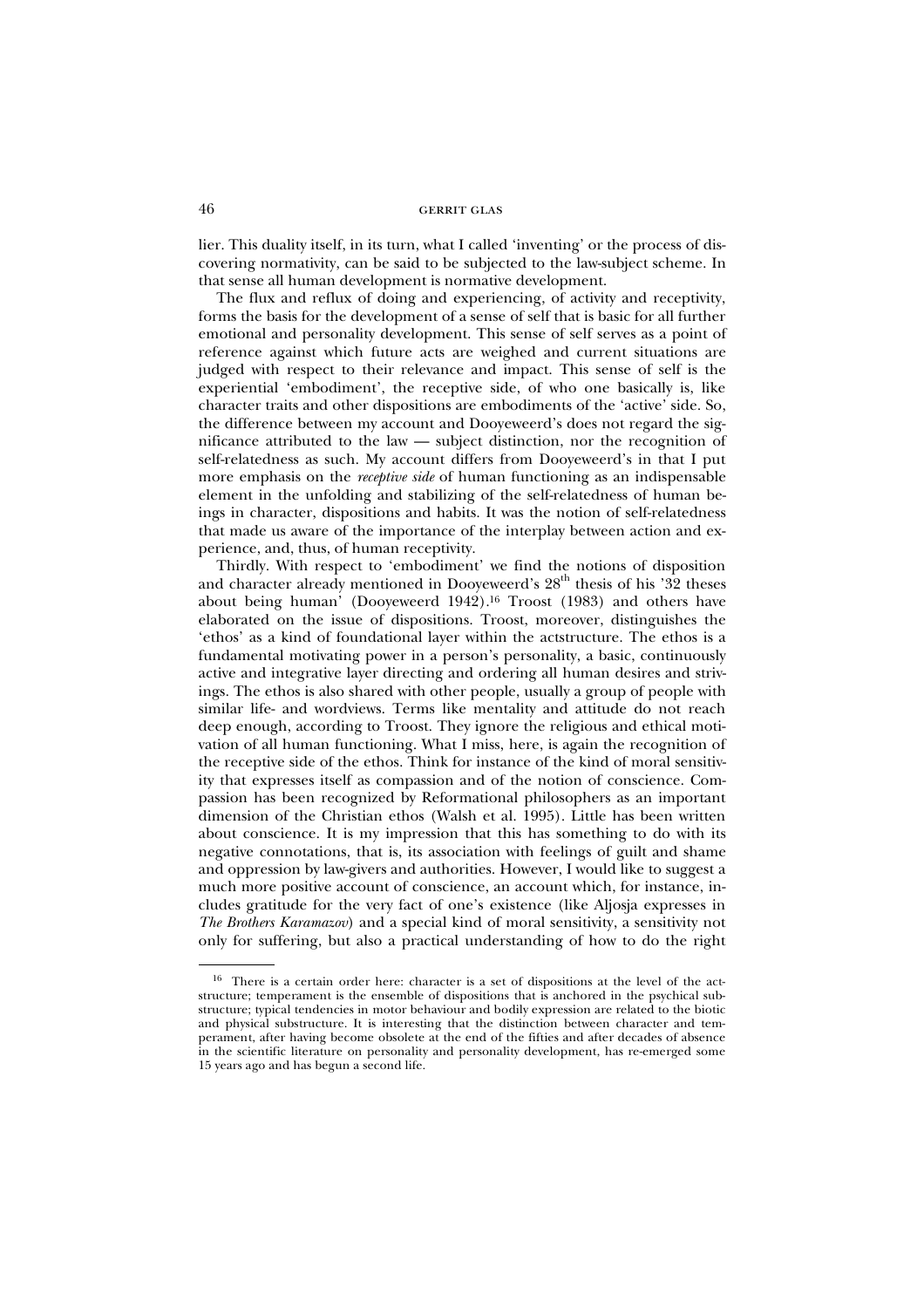things, and of how to relate to other people, even, of how to see how life is meant to be.

Discussions about the notions of ethos and disposition are important because they reflect more fine-grained attempts to grasp the coherence between religious directedness and the unfolding of (sub)structures. Troost has been one of the first in the movement of Reformational philosophy to acknowledge that ethics would become an inert and ineffective partner in the moral debate if it would restrict itself to be 'science of the ethical aspect'. For this reason he developed his so-called praxeology, a science of human action, analyzing concepts like the ethos, dispositions, and the principles of what he called 'normative situational structures'. The concept of disposition is, just like the notion of ethos, attractive for such a broader conception of ethics, because dispositions are not bound by one particular modal aspect. Extraverts manifest their temperament of extraversion in all areas of life: in the choices they make, in coping with stress, in their work, family life and sexuality. Their temperament reveals on the one hand who they are (identity; core sense of self) and is, on the other hand, fully interwoven with all aspects of act life and the functioning of the substructures (even the biotic and physical ones as recent findings on the neurochemistry of pleasure suggest). In short, dispositions form the flexible conceptual matrix connecting 'structure' and 'direction'. I think the emphasis on dispositions as organizing and integrating factors in human activity is important and justifiable. However, it should be supplemented with an account on moral receptivity (or: sensitivity), both in a dispositional sense and as part of the notion of ethos.

The notion of self-relatedness may be helpful here too to solve an old, somewhat technical issue in Dooyeweerd's systematic philosophy, which also affects Troost's conception of dispositions. The issue being whether or not 'modalities' 'reach', or rather take part in, the supra-temporal heart and, therefore, could or could not be said to exist 'in' the heart. In the latter case the modalities 'stop' at the border between the temporal and the supra-temporal world. Dooyeweerd's 'prism' metaphor strongly suggests that modalities find their source in the supra-temporal (unbroken) sphere, the heart, like the light before it is 'broken' into the spectre of colours. Epistemologically there arises a problem, however. How could one know of such 'non-fused' (white, supratemporal) light, when modal distinctions, like colours, loose their distinctness in the concentric direction? And, what are the ontological consequences of this epistemological uncertainty? Troost is inclined to locate dispositions and the ethos in a conceptual space 'closer' to the heart than the sphere of modal diversity. He then stumbles on the same epistemic problem and suggests an understanding of dispositions in an 'idea-like' fashion, that is, in a quasitranscendental sense.

I fear that spatial metaphors reach their limits here and are in fact overstretched with respect to their meaning. Much of the problem dissipates when the directional component is conceptualized in terms of a multiform dynamics of self-relatedness with more and less stable elements — dispositions being instantiations of a more stable type of self-relatedness, and experiences and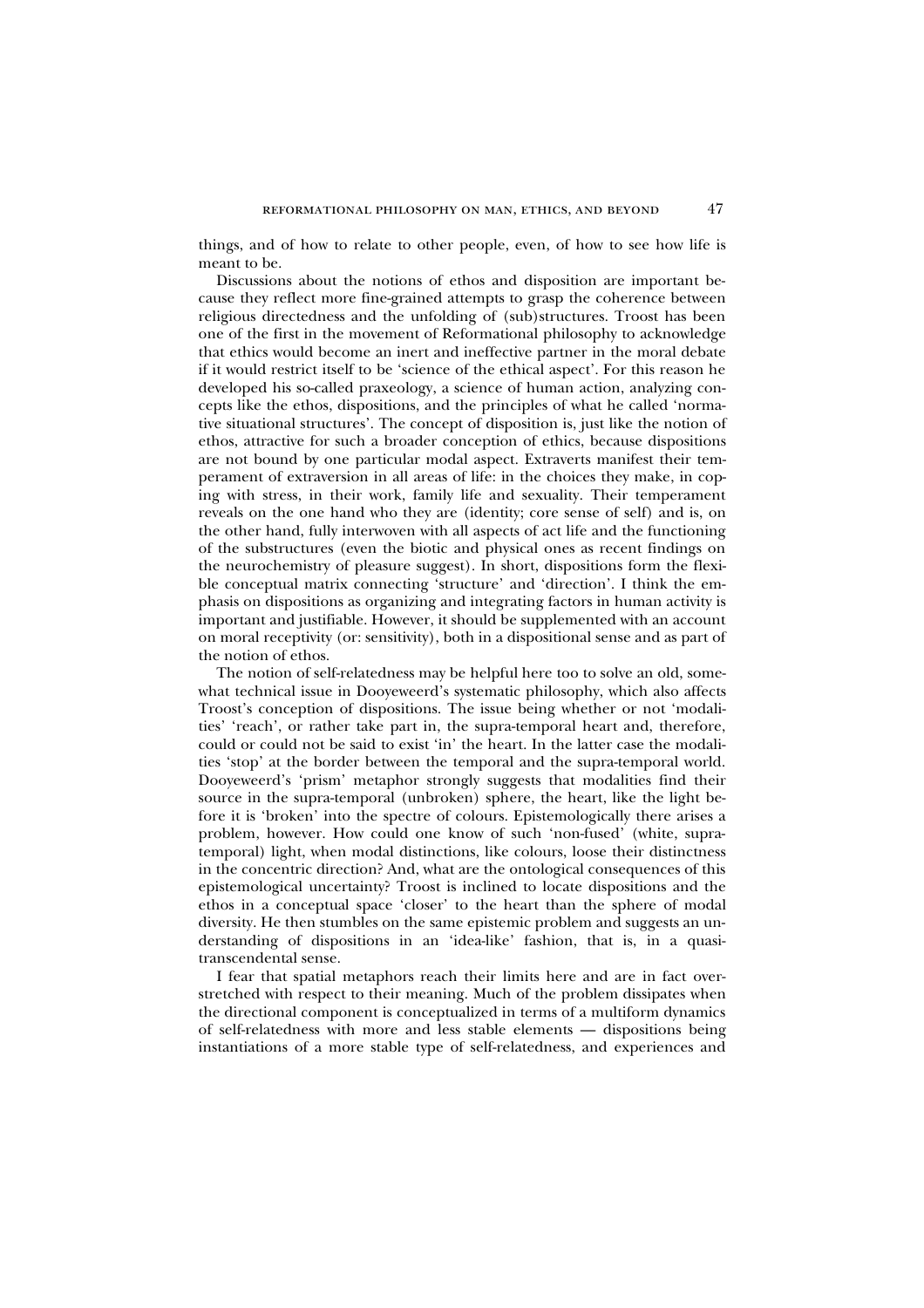short-lasting actions as fleeting and unstable instantiations. I emphasize that the concept of self-relatedness is not meant to deny the importance of Dooyeweerd's notion of the heart, or even his notion of concentration. Nor do I suggest that self-relatedness can solve the enigma of personal identity, for instance by providing a definition or a set of criteria. The task of the concept of selfrelatedness in this context is twofold: to highlight the fundamental nature and incredible plurality of forms of being self-related; and to help avoid any suggestion of a metaphysical interpretation of Dooyeweerd's notion of supratemporality.

The notion of self-relatedness, furthermore, has the conceptual potential to preserve the fundamental meaning of the biblical notion of the heart. First and foremost this biblical notion refers to the fact that human existence at its most fundamental level is determined by and responding to Divine calling and sustaining action. Before we were there, we were already 'seen' and meant to exist by the Other. Even our deepest longings are preceded and transgressed by Divine longing, which is a longing for man (Heschel 1954; 1955; 1962). Conceptually nor existentially Divine presence can be encompassed or 'grasped'. It is this superabundance (or: transcendence) that defines human selfrelatedness. Responding to the Divine call is the very essence of our existence. Living is to relate to this 'essence'. Instead of referring to a state of selfabsorption, the notion of self-relatedness, therefore, refers to the most fundamental conviction that otherness is constitutive for self-relatedness.

I admit that new questions will emerge with such an account: how different has the otherness of the Other, and of others, to be? Can otherness be appropriated? Does such a heavy accent on otherness not lead to a negative theology? Is it compatible with the idea of a speaking God? Is it compatible with a Divine command ethics? I have no satisfactory answer to all these questions, and it is not the place here to go into these issues in detail. But let me at least share my impression that these questions may not be insurmountable provided, at the least, the notion of otherness be not taken in an absolute sense (as the totally unknowable other or absolutely different otherness), but rather as referring to difference, distinction, and transition. With respect to 'Divine commands': how could they be taken as 'natural', 'familiar', or 'of my flesh and blood' (that is: as identical with or similar to my nature)? With respect to oneself: we often distance ourselves from our most spontaneous acts (in which otherness seems swept away), we say 'I lost myself' or 'I acted on impulse'. With respect to otherness in the interpersonal sphere: even in our most intimate interpersonal moments 'otherness' is never away; on the contrary, otherness heightens the intensity and meaning of these moments, both physically, affectively and spiritually.17 Otherness is most difficult to delineate when applied to knowledge of God. My hunch is to seek for a way in the same direction as just sketched, that is, a way that does not take otherness in an absolute sense, but as

<sup>&</sup>lt;sup>17</sup> Think for instance of the difference between being touched and touching oneself; the 'otherness' that is present in being touched is what fulfils; touching oneself may give a sense of safety or be self-assuring or exciting, but always via conscious or non-conscious memories or the use of imagination; memories and imaginations in other words that imply the existence of others, real or imagined.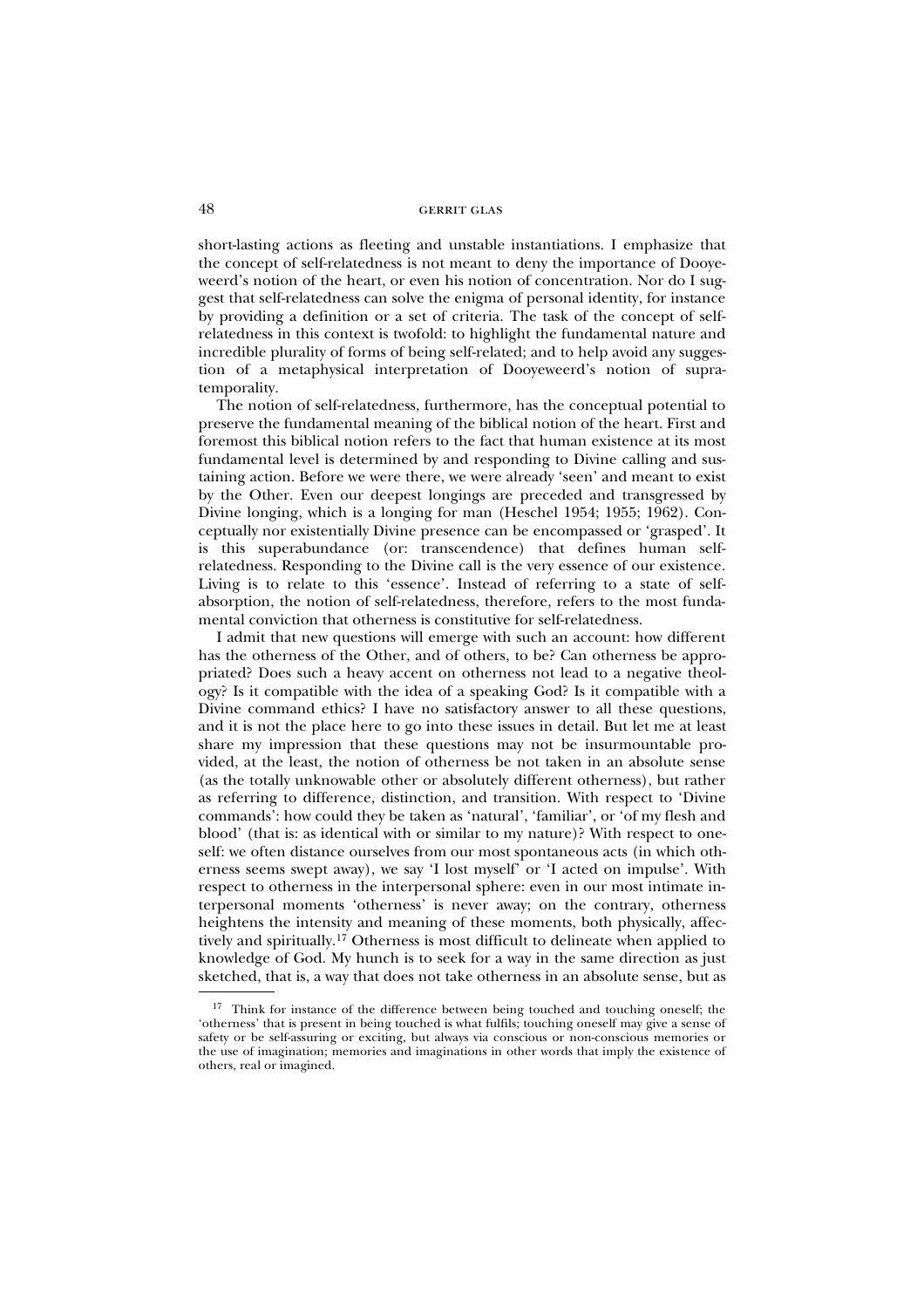recognition of the fact that God radically differs from me — to the extent that even my dearest thought or experience of Him may be inaccurate or false together with the faithful acknowledgement that nevertheless He addresses me in a rich plurality of ways and knows how to reach me in spite of my imperfection.

In sum, my suggestions for improvement of the Reformational philosophical view on man and on ethics follow from my emphasis on self-relatedness and its diversity. They are threefold:

- to give more relative weight to receptivity in balancing activity and receptivity, as well as on the playfulness that comes with it;
- to acknowledge the importance of a core sense of self as the receptive side of a self that is co-constituted by dispositions and character on the 'active' side;
- to more fully appreciate the role of conscience, empathy, and compassion in the exertion of moral sensitivity.

#### 4.4 Embodiment – virtue ethics

We are now ready for an appreciation of the contribution of virtue ethics, recently revived from a condition of being almost near-death and now, again, an important current in ethical theory and especially in medical and nursing ethics. I will — again — abstain from a scholarly overview and immediately dig into the systematic issues.18 Virtue ethics and Reformational philosophy have a natural inclination towards each other for obvious reasons: they are both interested in normativity as a dimension that is inherent to the practices in which human beings are involved.19 What they share is recognition of the intrinsic normativity of human existence and a set of ideas about how this normativity could be expressed in virtuous action (virtue ethics) and the normative unfolding of the structural side of reality (Reformational philosophy), respectively. So, intrinsic normativity and substantiveness are at the heart of both approaches to ethics.

I must say that I consider the work of Taylor and McIntyre as enormously important for the unmasking of naturalist ethics (which views the good as a freely chosen 'option') and the emptiness of emotivism (which views the good as 'what feels good'). Especially Taylor's *Sources of the Self* is admirable for the kind of receptive intuition that helps him to get a feel for the different layers within the *Geist*, the moral spirit, of our age. His work is a beautiful illustration

<sup>&</sup>lt;sup>18</sup> The revival of virtue ethics has different backgrounds: concerns on moral pluralism, nihilism and naturalist ethics in the work of Alasdair MacIntyre (1981) and Charles Taylor (1989), respectively; interest in male/female distinctions in moral development in the Gilligan-Kohlberg debate (Gilligan 1982); ensuing re-appreciation of the notion of care in both humanist and catholic contributions to medical and nursing ethics.

 $19$  At the occasion of the presentation of Henk Jochemsen and my book on the foundations of medical ethics, the Catholic bishop W. Eyk welcomed our contribution as the final recognition of the familiarity between the Catholic appropriation of Aristotelian ethics and the Reformation view on creation.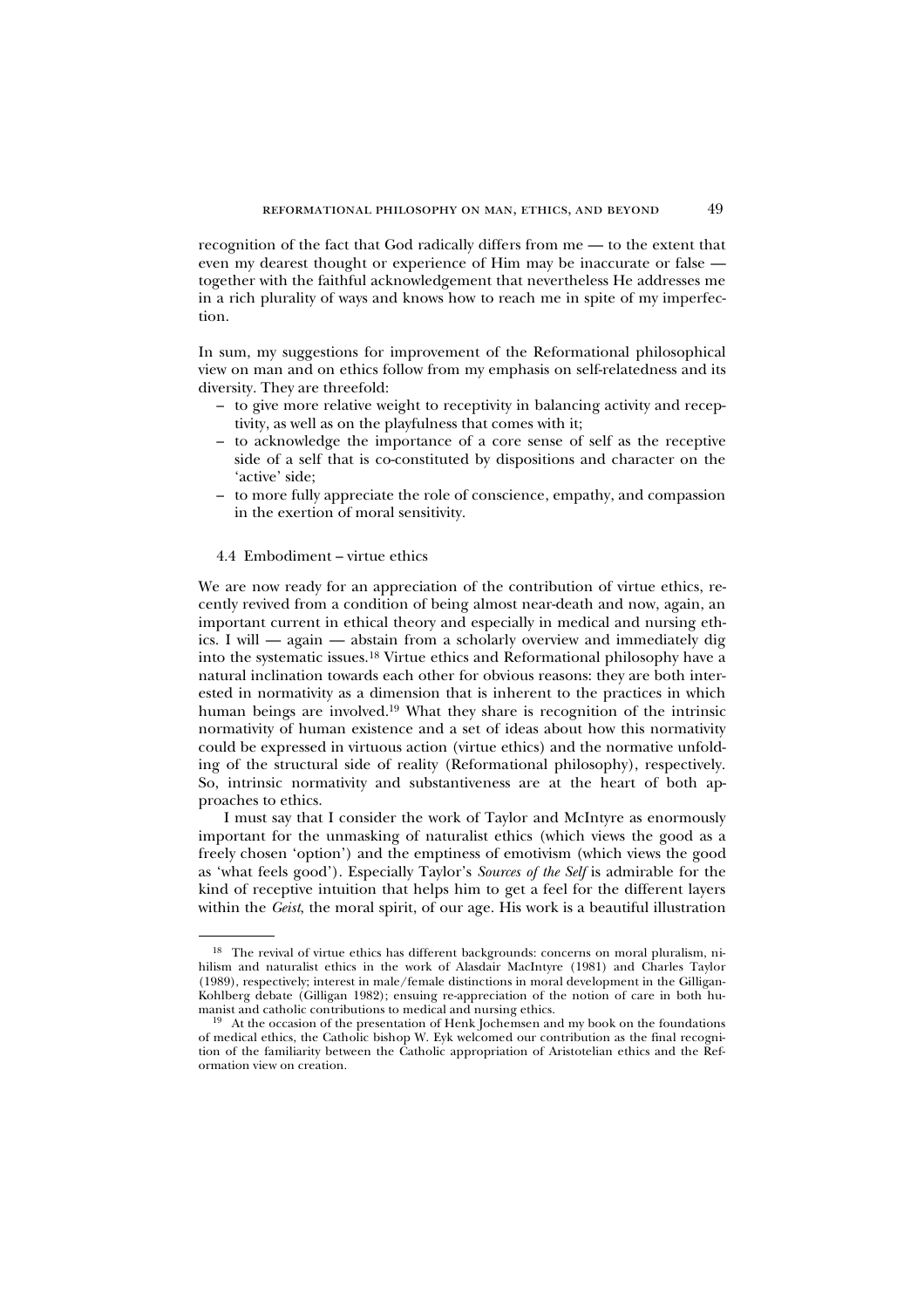of the exertion of moral receptivity we spoke about earlier, combined with deep historical insight and philosophical structural analysis. Here we have an example of a philosopher, who shows his solidarity with the culture he criticizes and who uses his self-relatedness as a receptive instrument informing and shaping his critical analysis. Consider for instance Taylor's hesitance with respect to the dilemma at the end of his book, viz. the dilemma between what he calls 'spiritual lobotomy' and 'self-mutilation'. *Spiritual lobotomy* would mean to abstain from any philosophical judgment on spiritual sources and their possible contribution to the moral problems of our age. *Self-mutilation,* on the other hand, refers to the unintended consequences of what occurs when we do allow spiritual sources to inspire us to high ideals (the ideal of benevolence, for instance). Taylor says: "... the demands of benevolence can exact a high cost in self-love and self-fulfilment, which may in the end require payment in selfdestruction or even in violence".20 Perhaps a little bit prudence is appropriate here, he suggests. Elsewhere he warns for the dangers of moral superiority, the kind of superiority for which Nietzsche was so allergic, because he recognized it in a certain servile mentality among Christians as well as in an inclination to self-sacrifice. I think, these are nice and important points. Any ethics of suffering is vulnerable to the kind of moral superiority, Taylor has in mind — the superiority of the victim, who is always right, and the superiority of the one who takes side of the victim, and thereby shares in the victim's moral righteousness. Of course, I am not implying that an ethics of suffering would by definition or factually imply a position of moral superiority. On the contrary! Yet, compassion and suffering are not the sole issues for Christian ethics.

At this juncture I would like to comment briefly on virtue ethics.

First. Virtue ethics, with its emphasis on what is internal and therefore 'naturally given' in a certain normative practice may have difficulties in pointing out the normative moments of highly technological practices. Reformational philosophy is familiar with a similar problem, viz. how to discern creational normativity, especially in contexts in which everything is man-made and artificial.<sup>21</sup> For example: to what extent has medical and nursing ethics to argue for a 'thick' notion of care in highly technical settings with a far developed division of labour? Reformational philosophy, with its sharp nose for distinct responsibilities and its rich conceptuality language for articulating these distinctions, is — at least in theory — ahead of virtue ethics to give a full account of the normativity of highly developed, technical practices. In addition, for both virtue ethicists and Reformational philosophers, I would like to recommend a greater appreciation for the elements of play, invention, and trial and error. We often simply do not know how a certain division of labour and use of techniques will turn out to influence a certain practice. These new practices have to be tested and sensitively evaluated by all parties that are involved.

 $20$  Taylor (1989), 528. The dilemma itself is described at page 530.

<sup>&</sup>lt;sup>21</sup> Al Wolters, in a more general sense, refers to the same difficulty at the end of his paper at the occasion of the celebration of the  $25^{\rm th}$  anniversary of ICS in Toronto (1995); cf. Wolters  $(1995), 45.$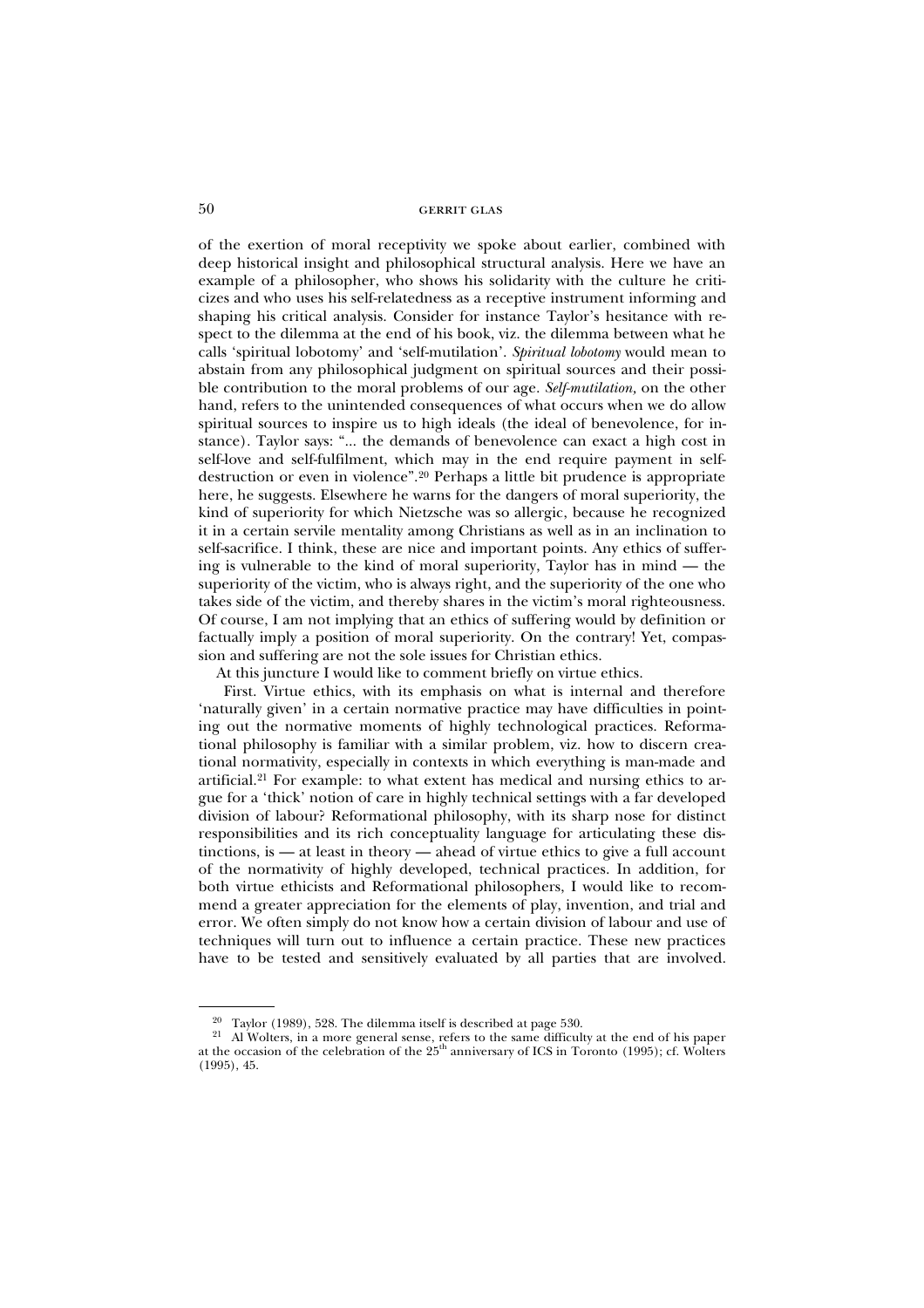Practices, therefore, have the same circular and self-related structure as the people working in them and as human beings in general.

Secondly. Virtue ethics lacks the notion of a religious depth dimension as well as a vocabulary for evil, sin, and wrongness. Virtuous action can be performed with only a superficial commitment to the spirit by which these virtues are supposed to be animated. Virtue ethics is attractive for medical ethicists and practitioners because its language can rather easily be translated into the now common language of 'competencies'. However, it lacks a vocabulary for issues such as inspiration and commitment, benevolence and malevolence.

To conclude: virtue ethics is an important ally in the current moral debate for its recognition of the intrinsicness of the normative dimension of human existence and its substantive notion of how this normative dimension could be acknowledged in different practices. However, it falls short in the analysis of highly technological and/or specialized practices and in its relative neglect of the volitional and spiritual aspects of human existence, in particular acts of malevolence and the notion of evil.

#### 5. *Evil – transcending philosophical anthropology; instigation to go beyond ethics*

With these latter remarks we are already touching our last subject, the enduring reality of evil and its impact on the way we as philosophers think about moral theory. We called this subject — with some further qualifications — a white spot in Reformational philosophical thinking and argued for a more substantive account.

The notion of evil takes us to a region of thought that transcends the scope of philosophical anthropology and — if we may believe Paul Ricoeur  $(1955)^{22}$ —, also of moral theory proper. It leads to questions that are usually dealt with in cosmology, theology, metaphysics, and philosophy of religion. Evil is both older and larger than man, I said earlier, and this is reflected in the broad range of disciplines from the perspective of which it can be studied. I will, nevertheless, say a few words about evil because it seems such an important subject in the understanding of who we are and what we have to do.

There is another reason to deviate from the path of a strictly anthropological approach at this point of our discussion. This is that to a considerable degree contemporary moral confusion seems to be related to tensions that have arisen between the macro- and the micro-sphere of human interaction. I mentioned already the tension between justice, conceived as just distribution of goods among the population, and beneficence as prevailing value in the individual doctor (nurse) — patient relationship. I will discuss this example in more detail further on.

But, first, I will make a few remarks about evil. In the section on 'Ethics and Reformational philosophy' I pointed out how according to Reformational philosophy the reality of evil shows up: in an unjustified absolutization of an aspect, or thing, under the law; in an attendant internal antagonism of the

 $22$  See also Van der Hoeven (1980a), (1980b).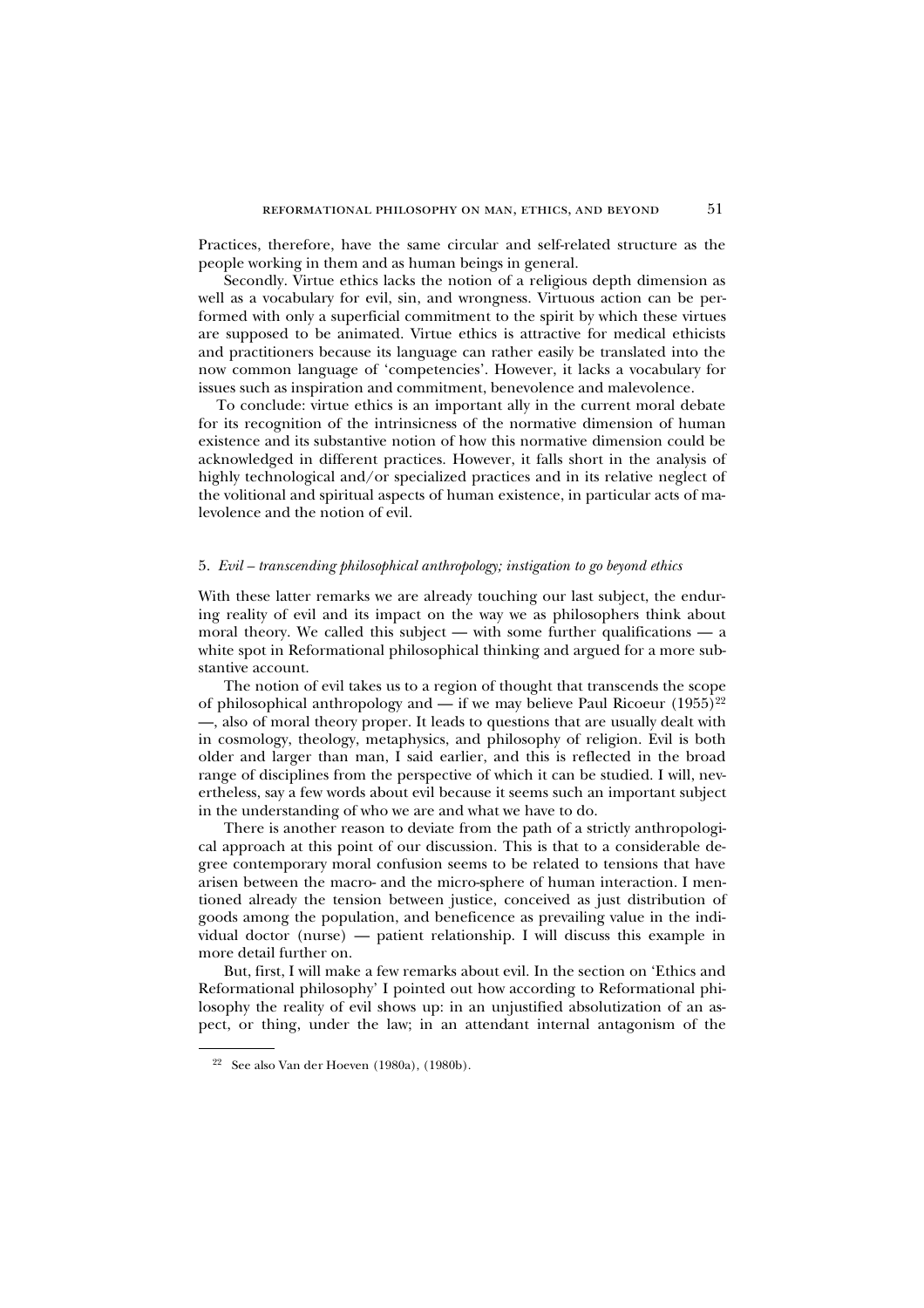apostate ground motives; as well as in disproportional developments and antinormative states of affairs. I suggested that this type of structural analysis should be complemented with a more phenomenological, psychologically and theologically informed approach that is sensitive to evil's non-transparency.23 I refer here to what has been said about improvement of the receptive skills of Reformational moral philosophy. This type of empathic description and respectful analysis may make us aware of unnoticed aspects of the phenomenon under study.

Let me, for the sake of clarity, give an example from my own work, based on a philosophical interest that first awakened at the occasion of the  $50<sup>th</sup>$  anniversary of liberation day in Holland in 1995 and was enhanced by the Srebrenica drama that took place in the summer of the same year. I saw for the first time the entire documentary Shoah of Claude Lanzmann (1985) and watched several television documentaries on the events in former Yugoslavia, among which an impressive BBC documentary. During those days I also read Hannah Arendt's *Eichman in Jerusalem* (1965) and Robert Lifton's *The Nazi Doctors* (1986). I provide this biographical information to give you an impression of the type of experiences and events that helped shape my attempt to clarification. (Later followed other experiences, clinical experiences as well.)

First of all, what struck me was the non-transparency and impenetrable nature of acts of evil. In the presence of these acts people watching them did not only keep their mouth about the badness of what was going on. Even more important was the strong suggestion that such 'moral' talk was futile and totally irrelevant; the reality of evil seemed to exert an influence that made it unthinkable and literally unreal to speak about what 'really' was going on. I am talking about life reports on the hunt and the execution of Muslim men.

Later, I found out how little there has been written on sadism and other forms of excessive malevolence. Some authors were clear about their dilemma: trying to explain excessive malevolence seemed to reduce malevolent acts to the order of what can be understood; however, were these acts, or at least some of them, not beyond any comprehension?<sup>24</sup> And would any explanation sooner or later not be interpreted as an excuse. For, understanding is pardoning. Bruno Bettelheim, famous Jewish psychoanalyst and writer of several books, among which an important book on fairy tales, severely criticized psychiatrist and journalist Robert Lifton for attempting to comprehend what the Nazi doctors did. By doing so, Lifton could not but reduce the moral responsibility of the Nazi doctors — which, according to Bettelheim — should be avoided at any cost.

What struck me in the second place, was the splitting in the mind of many perpetrators. Lifton gives a post-hoc analysis of several of the characters of the Nazi doctors and concludes that their mental functioning could only escape from breakdown by the strong activity of splitting as an inner, psychic mecha-

<sup>23</sup> Transparency is one of Kierkegaard's favorite terms to indicate that a person's freedom is appropriately proportioned to that person's relationship to God. Persons may increase or loose transparency (cf. Kierkegaard 1848). For my own account of this non-transparency (I use the term speechlessness), see Glas (in press).

 $24$  This issue is explored by Goldberg (1996), Chapter 1.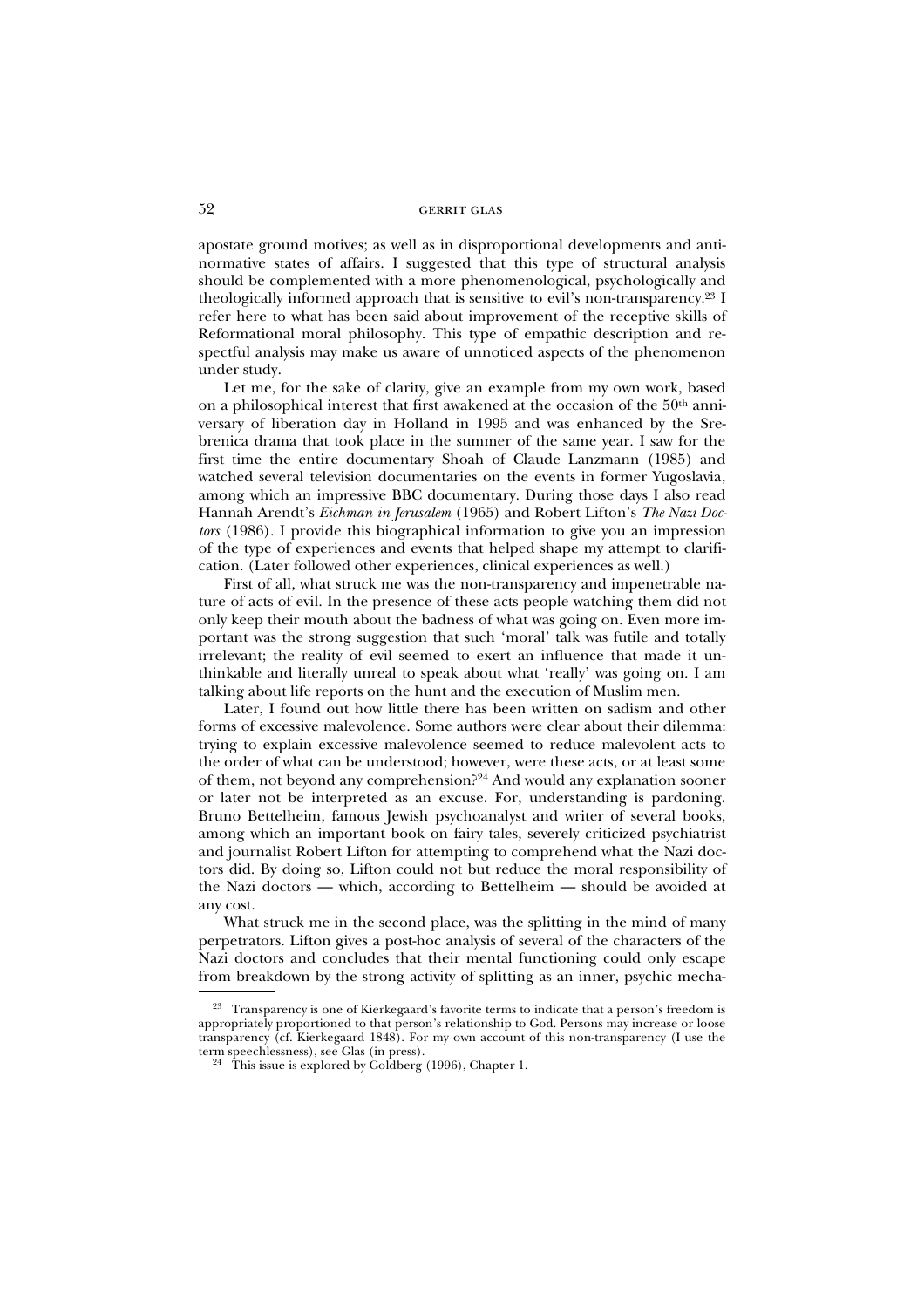nism of defence. Mengele stroke the children over their hair and gave them candy, and yet was able to watch their death in the gas chamber 15 minutes later, seemingly untouched.

What finally became clear was the fundamental importance of the emotion of shame in the development and maintenance of splitting. The unlimited desire for power and domination of the perpetrators appeared to have roots in deep feelings of inferiority and shame, and, therefore, unexpressed anger and hatred.25

What is the point of this phenomenological and psychological reconstruction when it comes to moral philosophy? Most important, I think, is the increased awareness of the power of evil, as a real dynamic that is almost impenetrable both cognitively and affectively. We can simply not understand plain evil, nor can most of us empathize with it. The power of evil is sometimes larger than us. With respect to moral philosophy we could add that a heightened awareness of some of the features of evil (that it resists to be verbally addressed and that it is mentally blocked off) may perhaps also be recognized in our philosophical discussions, for instance when certain topics are blocked off or not spoken about in spite of their obvious importance. Experiencing the enormous diversity of forms of self-relatedness may, therefore, be helpful to get a sense for the unsaid and to address it, and, by doing so, to overcome denial and mental suppression, also in our philosophical work. So, philosophical work may be exciting and even healing, precisely when we have our most difficult moments, when the issues become dark and the realities we study are fragmented and we seem to have lost our capacity to see them in the right perspective. These are the moments that the unsaid can be addressed and splitting and shame, if present, overcome.

Other issues might be brought up in this context. Has moral philosophy a message for a culture that seems to be in the grip of anxiety and feelings of unsafety? How do we and should we evaluate this 'anxiety'? What is its nerve? Is there a religious dynamic present in this anxiety?

I leave these questions for this moment in order to say, finally, a few words about the issues that emerge in the clash between macro- and micro-worlds, especially the tension between justice and beneficence. Here we see Reformational philosophy at its best, I think. I would like to illustrate this by contrasting reformational philosophical insights with Avishai Margalit 'ethics of memory'. Margalit (2002) draws a distinction between 'thick' and 'thin' relations, thick relations being the ones we entertain with 'whom we care about' (family, friends) and thin relations being the ones we have with the rest of humanity. He makes a corresponding distinction between ethics and morality — a distinction in which ethics is focused on thick relations and morality on thin relations. The ethics of memory, as one could guess on the basis of this, is concerned

<sup>&</sup>lt;sup>25</sup> Interestingly enough it appears that the structural features of reconciliation show a reversed version of the structural features of evil. Resolving the evil I do toward the other requires that I am able to say what I have done wrong (the reverse of silence and the unspeakable), that I recognize my guilt (which is incompatible with splitting) and that I ask for forgiveness (which is very shameful, but may resolve shame when penitence is accepted and forgiveness is given); see Glas (in press); Murphy and Hampton (1988); Volf (1996).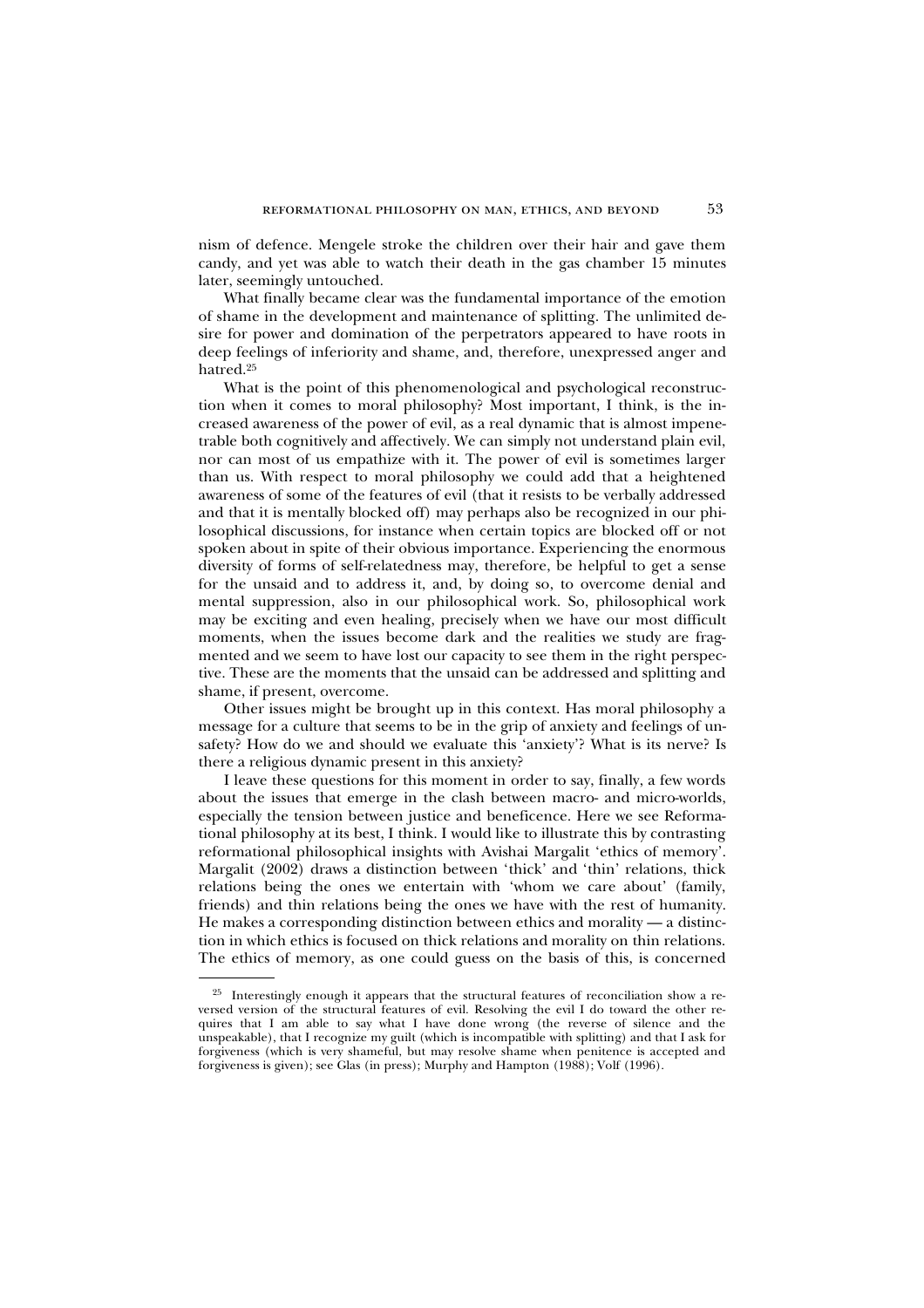with thick relations. They are the kind of relations of which it is important to keep memories alive. Thin relations are guided by communal self-interest, that is, by a theory of social contract and the concept of justice that ensues from this theory. By drawing such a sharp line between the two types of relationships and their corresponding types of moral reflection, Margalit seems to propose a division in ethical theory too: a communitarian approach for theories of thick relations and a utilitarian approach for the theory of thin relations.

Margalit's account is interesting for a number of reasons. First, it contains much interesting material for the dialogue between Christians, Jews, and humanists, because of the mix of receptivity for underlying meaning, frequent references to biblical stories and parables, and unshakable determination with respect to the main thesis.

Secondly, Margalit does have a point with his objection to some humanist and Christian approaches which presume that all ethics is about thick relations. Such accounts of ethics are questionable because they easily lead to exaltation and sometimes even a false sense of authenticity. Ordinary people, like we almost all are, hardly tolerate to care for a severely ill or dying person for more than a couple of days. It is not only compassion we feel for these people, but also disgust and boredom. And: we simply can not entertain thick relations with every human being in the world. We are finite beings and limited in our capacities for such moral heroism. Margalit's accounts reminds us of a saying of Ricoeur that in the sphere of institutions the 'I — thou' disappears and is replaced by relations between me and 'third persons' (he/she/they).

Finally, Margalit's duality certainly goes too far. However, this exaggeration of the difference between relational types gives us the opportunity to bring in the much more refined type of analysis that Reformational philosophy could give of interpersonal and institutional relations and their intrinsic normativity. Here we see the strengths of a sound analysis of the normative structure of such relationships. The doctor — patient relationship, for instance, is thick, nor thin. It is not a relationship that is aiming at the preservation of a shared memory or the cultivation of the uniqueness of that relationship. Nor is the nature of this relationship compatible with a purely utilitarian (contractarian) approach, an approach in which doctor and patient are strangers. The same holds for the relation between nurse and patient. One of the most crucial professional competencies of doctors and nurses is that they pay equal attention to patients, irrespective of whether these patients are talkative, rich, attractive, or interesting in another sense. This equality in the distribution of attention might be conceived as (analogically) referring to the equality that is inherent to the concept of distributive justice. This would imply that justice and care do not necessarily exclude one another and may even need one another. The example of the doctor/nurse  $-$  patient relationship can help to recognize that there exists not a watertight barrier between communitarian and utilitarian approaches, or between thick and thin, or care and justice. Such schemes are much too simple to capture the reality of modern medicine — and of or our culture. All that has been said above points in the direction of a plurality of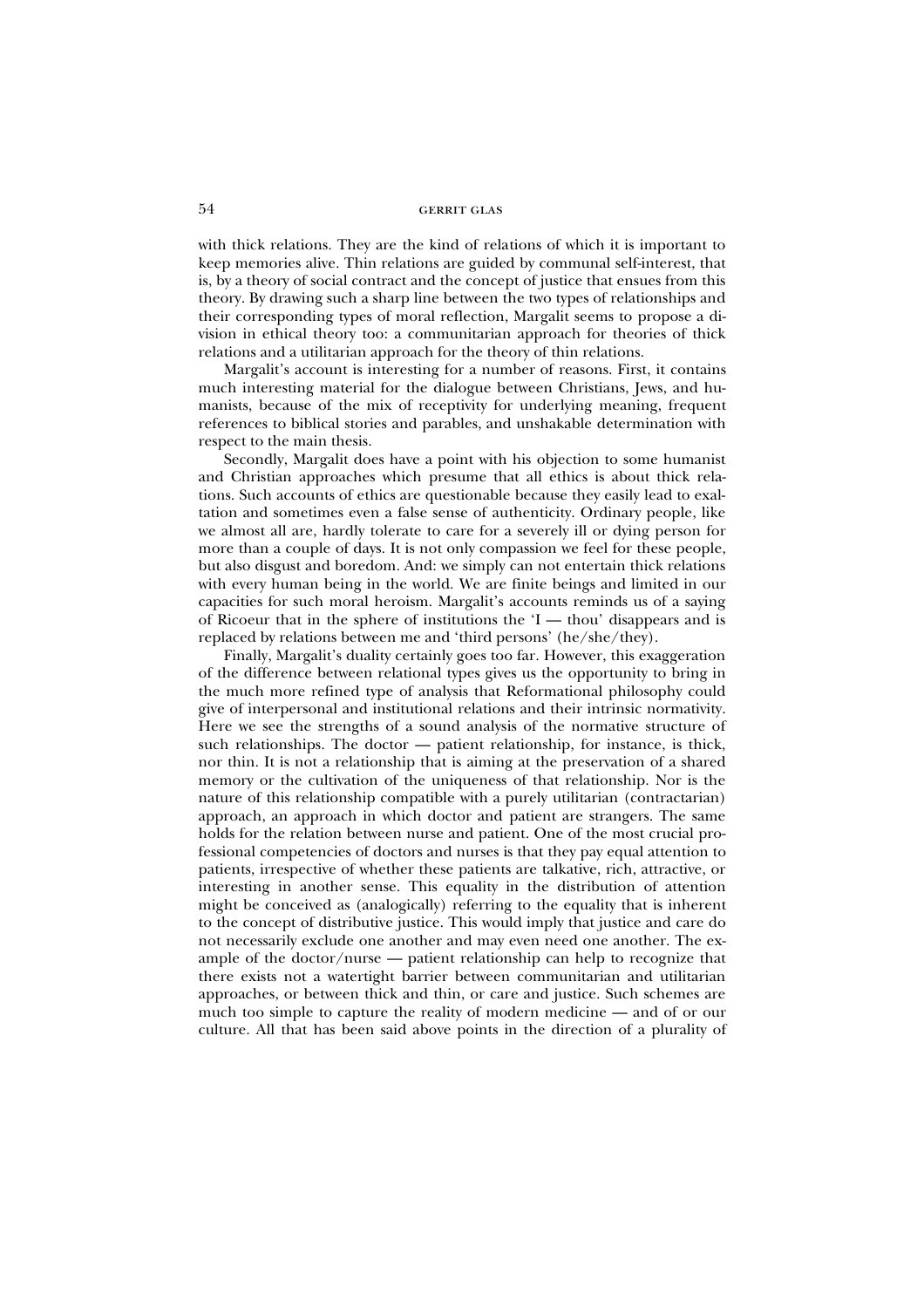relations or relational types, with each their own normativity, and — even kind of theory to support it.

#### 6. *Conclusion*

Is Reformational ethics bound to the perspective of the law and of a sovereign lawgiver maintaining an unchangeable creational order? I do not think so. Such a perspective would be one-sided and may even cause harm. My approach concurs with the development of a Trinitarian perspective by Richard Mouw (1990), and others (cf. several contributions in Clark and Rakestraw 1994).

First, the law is the law of a loving Father, who liberates from the slavery and exile of sin as expressed in the preamble of the Ten Commandments.

Our Reformational ethics, is secondly, sensitive for the dynamics of evil, sin, and reconciliation. It is tries to develop a giving and healing vocabulary, a vocabulary that is both subtle enough to express involvement with the problems of the world and strong enough to preserve its own identity. This identity is not a possession, but a gift, based on the faithful embrace of God's promises in Jesus Christ. Such philosophy avoids speaking from a position of moral superiority, while maintaining its Christian ardour and perseverance.

Third, this philosophy will also be playful and inventive and creative and, thereby, prove its trust to be inspired and guided by the Spirit.

## *References*

- Arendt, H. (1965). *Eichmann in Jerusalem. A report on the banality of evil*. Penguin Books (revised and enlarged edition).
- Beauchamp, T.L. and J.F. Childress (1989, third edition; 2001 fifth edition). *Principles of biomedical ethics.* Oxford University Press: New York/Oxford.
- Clark, D. and R.V. Rakestraw (1994). *Readings in Christian ethics. Vol.1: Theory and method*. Grand Rapids: Baker Books.
- Damasio, A.R. (1994). *Descartes' error. Emotion, reason, and the human brain*. New York: AVON Books.
- Damasio, A.R (1999). *The feeling of what happens. Body, emotion and the making of consciousness.* London: Vintage, Random House.
- Dooyeweerd, H. (1942). De leer van de mensch in de wijsbegeerte der wetsidee. *Correspondentiebladen van de vereniging voor calvinistische wijsbegeerte* 7 (1942), p. 134-144.
- Dooyeweerd, H. (1953-1958). *A new critique of theoretical thought, Vol. I-IV*. Amsterdam: H.J. Paris/ Philadelphia: Presbyterian and Reformed Publishing Company (abbreviated as NC).
- Gilligan, C. (1982). *In a different voice. Psychological theory and women's development.* Cambridge (Mass.) and London: Harvard University Press.
- Glas, G. (1989). Emotie als struktuur-probleem. Een onderzoek aan de hand van Dooyeweerds leer van het enkaptisch struktuurgeheel. *Philosophia Reformata*, *54*, 29-43.
- Glas, G. (1995). Ego, self, and the body. An assessment of Dooyeweerd's philosophical anthropology. In: S. Griffioen and B.M. Balk (Eds.), *Christian philosophy at the close of the twentieth century. Assessment and perspective*. Kok: Kampen, 67-78.
- Glas, G. (2000). Het kwaad, de schaamte en mogelijkheden voor een heteronome visie op de moraal. In: E. Brugmans, G. Glas and S.J.M. Waanders (red.), *Rechtvaar-*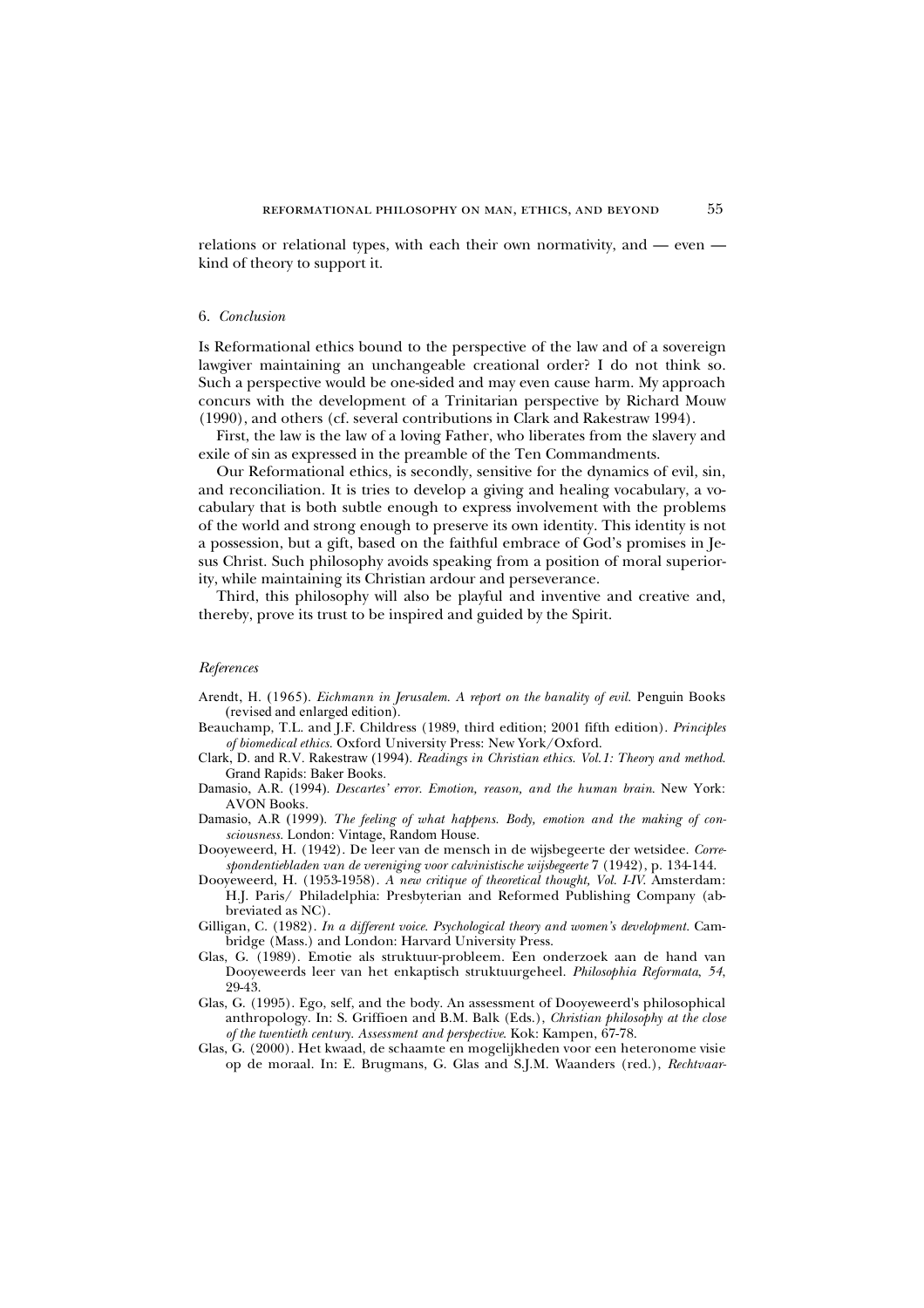*digheid en verzoening. Over de fundamenten van de moraal in een tijd van geweld.* Vught: Damon, 66-85.

Glas, G. (2001). *Angst – beleving, structuur, macht*. Amsterdam: Boom.

Glas, G. (in press). Elements of a phenomenology of evil and forgiveness. In: N. Potter (Ed.). *Trauma, truth and reconciliation*. Oxford: Oxford University Press.

Goldberg, C. (1996). *Speaking with the devil: a dialogue with evil.* New York: Viking Press.

- Griffioen, S. (Ed.) (1990), *What right does ethics have? Public philosophy in a pluralist culture.* Amsterdam: VU-University.
- Hauerwas, S. (1990). *Naming the silences. God, medicine, and the problem of suffering.* W.B. Eerdmans Publ. Comp.: Grand Rapids.
- Heschel, A.J. (1954). *Man's quest for God*. New York: Scribner.
- Heschel, A.J. (1955). *God in search of man*. New York: Farrar, Straus, and Giroux.
- Heschel, A.J. (1962). *The Prophets.* Philadelphia: The Jewish Publication Society.

Heidegger, M. (1927). *Sein und Zeit*. Tübingen: Niemeyer Verlag.

- Hoeven, J. van der (1980a). Het 'probleem' van het kwaad: vuurproef voor levensechtheid en bescheidenheid van het filosoferen (in de hoofdrol Paul Ricoeur). In: J. van der Hoeven: *Peilingen. Korte exploraties in wijsgerig stroomgebied*. Amsterdam: Buijten and Schipperheijn, 168-193.
- Hoeven, J. van der (1980b). Appendix: enkele aantekeningen betreffende de gnostiek, Augustinus, Kant en Hegel. In: J. van der Hoeven: *Peilingen. Korte exploraties in wijsgerig stroomgebied*. Amsterdam: Buijten and Schipperheijn, 194-207.
- Jochemsen, H. and G. Glas (1997). *Verantwoord medisch handelen*. Amsterdam: Buiten and Schipperheijn.
- Kierkegaard, S. (1844/1960). *The concept of anxiety. A simple psychologically orienting deliberation on the dogmatic issue of heriditary sin* (Translation of Begrebet Angest. Ed. and transl. by R. Thomte in collaboration with A.B. Anderson). Princeton: Princeton University Press.
- Kierkegaard, S. (1845/1992). *Concluding unscientific postscript to philosophical fragments* (ed. and transl. by Howard V. en Edna H. Hong). Princeton: Princeton University Press.
- Kierkegaard, S. (1848/1980). *The sickness unto death. A Christian psychological exposition for upbuilding and awakening.* Princeton: Princeton University Press.
- Klapwijk, J. (1971). Over de mogelijkheid van christelijk filosoferen. *Correspondentiebladen van de Vereniging voor Calvinistische Wijsbegeerte* (september editie), 7-10.
- Kuiper, R. (2004). Human identity and reformational social philosophy. *Philosophia Reformata, Vol. 69*, 14-37.
- Lanzmann, C. (1985). *Shoah. An oral history of the holocaust* (documentary movie).
- Levinas, E. (1974 ; <sup>1978</sup><sup>2</sup> ). *Autrement qu'être ou au delà de l'essence.* Dordrecht: Kluwer Academic Press.
- Lifton, R. (1986). *The nazi doctors. Medical killing and the psychology of genocide.* New York: Basic Books.
- MacIntyre, A. (1981). *After Virtue. A Study in Moral Theory*. Notre Dame: Notre Dame University Press.
- Margalit, A. (2002), *The ethics of memory*. Cambridge (Mass.)/London: Harvard University Press.
- Moreland, J.P. and S.B. Rae (2000). *Body and soul. Human nature and the crisis in ethics*. Downers Grove (Il.): Intervarsity Press.
- Mouw, R.J. (1990). *The God who commands.* Notre Dame: University of Notre Dame Press.
- Mouw, R.J. and S. Griffioen (1993). *Pluralisms and horizons*. Grand Rapids: Eerdmans Publ. Comp.
- Murphy, J.G. and J. Hampton (1988). *Forgiveness and mercy*. Cambridge (Mass): Cambridge University Press.